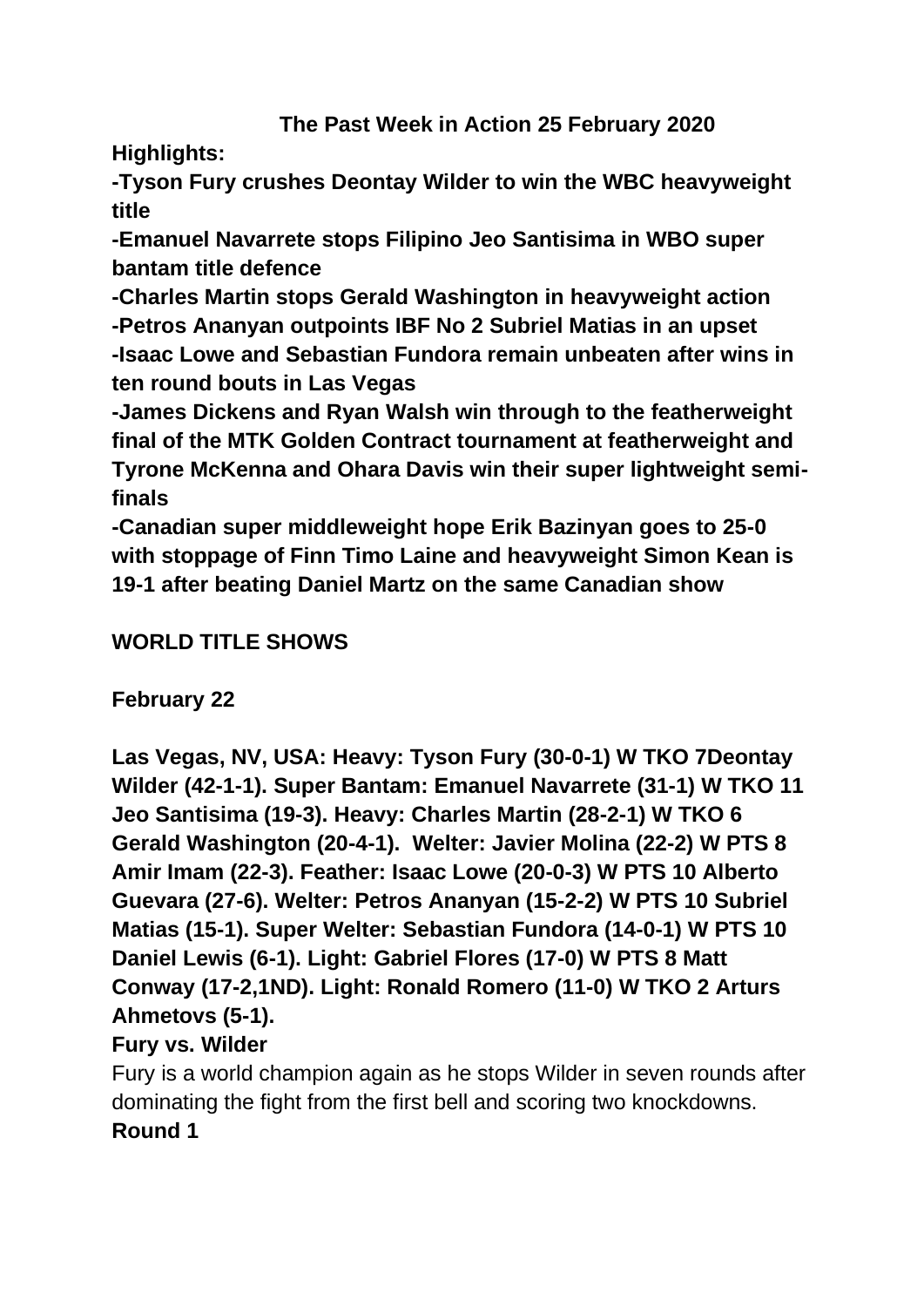Not the expected opening as Fury immediately took the fight to Wilder putting Wilder on the back foot. Fury had no trouble brushing aside a couple of rights from Wilder and scored with a good combination including a clubbing right. Wilder looked uncomfortable when Fury forced him to the ropes and Fury landed another right to take the round

# **Score: 10-9 Fury**

# **Round 2**

A better round for Wilder. He was jabbing more and throwing more rights. Fury was still on the front foot and Wilder looked apprehensive every time Fury shaped to throw a punch. Fury ended the round connecting with a right but Wilder's early work just gave him a slight edge.

# **Score: 10-9 Wilder TIED 19-19**

# **Round 3**

Fury was looking supremely confident and shook Wilder early with a right to the head. Fury forced Wilder back with a series of jabs and another right to the head before another right sent Wilder sliding down the ropes to the floor. Wilder was up quickly and when the eight count was finished he ducked under Fury's punches grabbing Fury around the waist and as Fury went back Wilder lost his grip and dropped to the canvas. It was not a knockdown but it gave Wilder a few extra seconds of recovery time and the bell went with Wilder walking unsteadily back to his corner.

# **Score:10-8 Fury Fury 29-27**

# **Round 4**

The referee gave both fighters a lecture over holding. Fury forced Wilder back with jabs and threw a right. In ducking under it Wilder tumbled to the floor so no knockdown. The fight became untidy with constant clinches. Fury continued to boss the action and did what little scoring there was.

# **Score: 10-9 Fury 39-36**

# **Official Scores: Judge Dave Moretti 40-35 Fury, Judge Glenn Feldman 39-36 Fury, Judge Steve Weisfeld 40-35 Fury Round 5**

Fury started the round by connecting with three overhand rights. After some untidy mauling Fury threw a couple of rights that had Wilder stumbling back to avoid them and two left hooks to the chest sent him to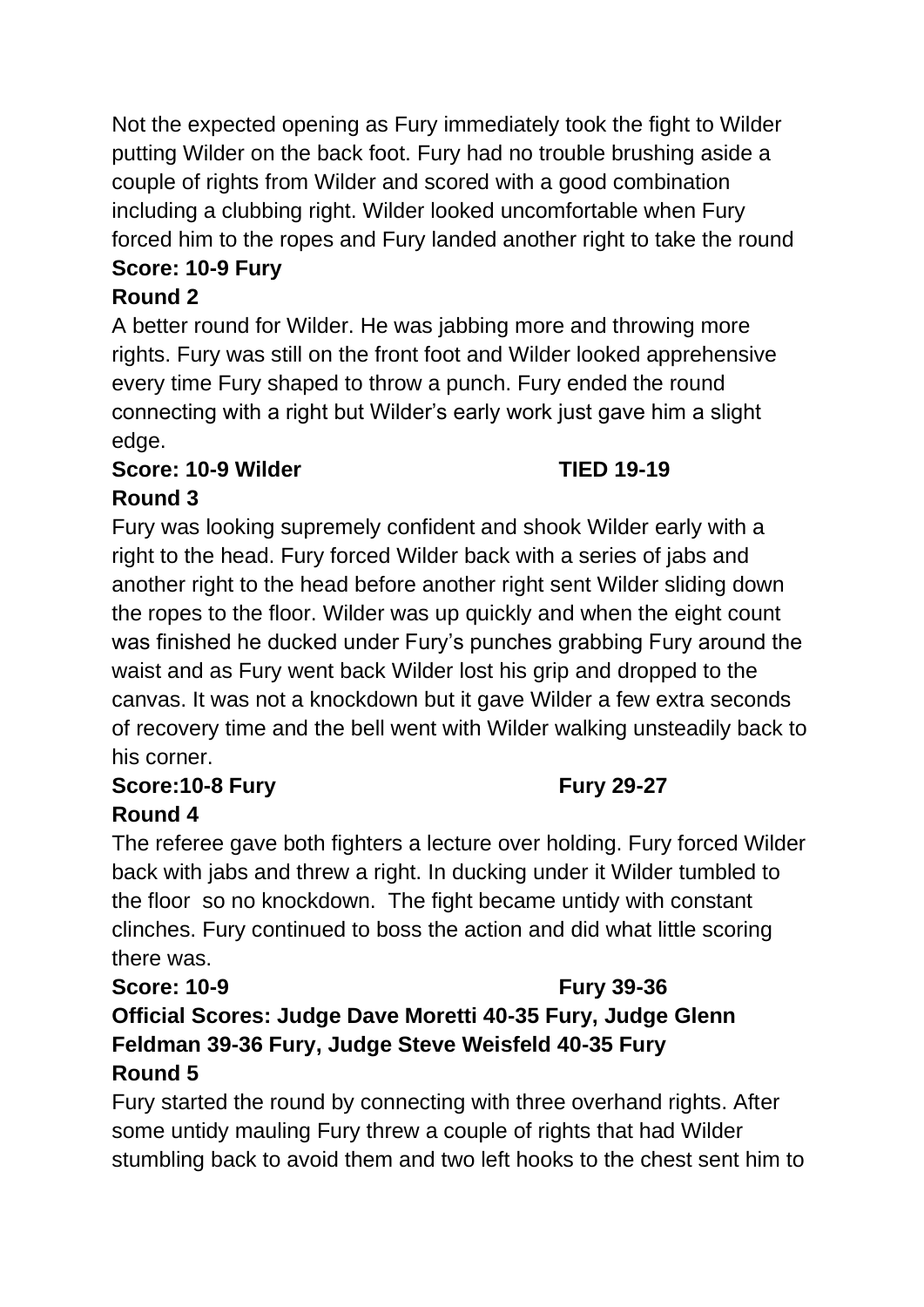the floor. The punch Fury had landing on the chest did no real damage and Wilder was up early quickly and under fire. Fury was wild with his punches and they again clinched until the referee broke them up and deducted a point from Fury for pushing down Wilder's head . Fury had Wilder under pressure again from rights to the head before the bell. Wilder had blood trickling from his left ear.

### **Score: 9-8 Fury Fury 48-44 Round 6**

Fury was pitching overhand rights with Wilder looking disorientated and dispirited but it was a case of Fury throwing a right and then a clinch. He pinned Wilder to the ropes and landed some hooks and uppercuts with Wilder just looking to hold. A left hook sent Wilder into a corner and again Fury was trying to land overhand rights (as they clinched Fury actually licked some of the blood trickling for Wilder's ear-ugh). Wilder looked finished he had not taken a step forward in the round or even thrown a right with any intent.

#### **Score: 10-9 Fury Fury 58-53 Round 7**

Fury was forcing Wilder back with jabs. Wilder tried some wild swings which missed and Fury was backing him up again. Wilder's whole demeanour was off a beaten fighter and he backed himself into a corner as Fury unloaded with rights to the head. There was nothing coming back from Wilder and a member of Wilder's team threw in the towel and the referee plunged in to separate the fighters just as Wilder finally threw a punch. Wilder protested the stoppage but it looked about right although the towel had been thrown in without total agreement in the corner.

Crushing victory for Fury whose tactic of taking the fight to Wilder from the first bell threw Wilder completely and Wilder never got into the fight at all. A towering performance from Fury who wins the WBC title after a remarkable comeback from a whole variety of problems that interrupted his career just as it had reached its highest point. The stunning nature of this victory and his now having the WBC puts him in a very strong bargaining position when it comes to negotiations for what must now be an inevitable clash with Anthony Joshua . Wilder looked much older than his 34 years. When Fury unexpectedly took the fight to him Wilder had no plan B and the right hand that had come to his rescue a few times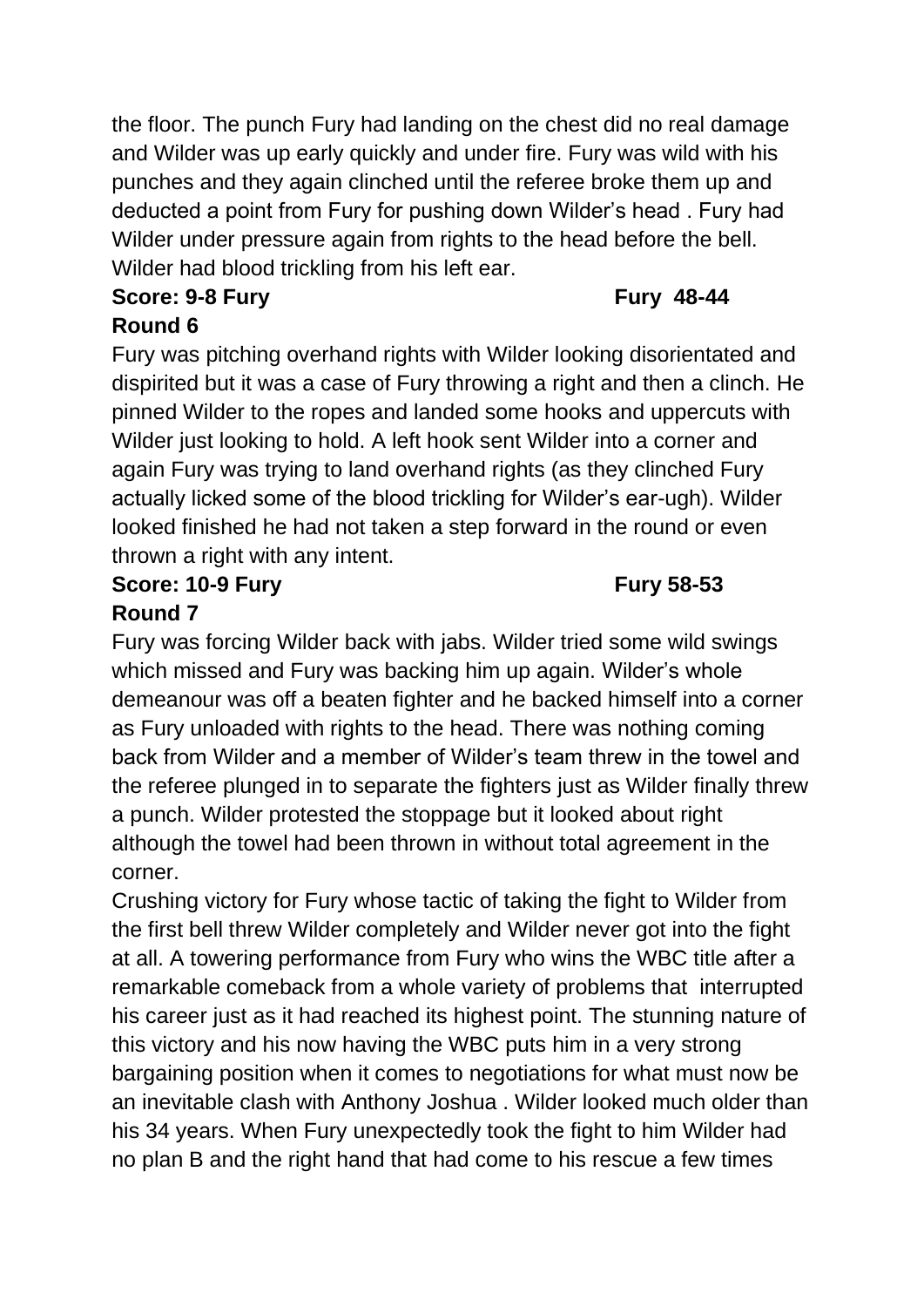was never a factor. The blood from his ear backs up the claim that he had a damaged ear drum but even before that injury he was ineffectual under Fury's attacks. Wilder has thirty days to enforce the return bout agreement in the contract and it seems he may choose to do that which would complicate the timing of a fight with Joshua so it is a case of wait and see but if Fury vs. Joshua does come off it will be the richest fight in the history of heavyweight boxing with there already being talk of a \$400 million offer to stage the fight in Saudi Arabia.

### **Navarrete vs. Santisima**

Navarrete ends another defence of the WBO title with an inside the distance victory as he outclasses Filipino Santisima and halts him in the eleventh round of a one-sided contest.

# **Round 1**

In a fast-paced opening round Navarrete was stabbing out jabs and following with occasional rights. Santisima showed a quick jab but usually came up short and was not letting his hands go. Navarrete ended the round with a strong attack

### **Score: 10-9 Navarrete**

### **Round 2**

Navarrete had the longer reach and used it well. He was constantly firing jabs and those that were not landing were enough to dissuade Santisima from coming forward. The challenger briefly pinned Navarette on the ropes with an attack but that resulted in Navarette opening up and he scored with jabs and long looping hooks from both hands.

# **Score: 10-9 Navarrete Navarrete 20-18**

### **Round 3**

Santisima started the round trying to pressure Navarrete but once Navarrete began to come forward throwing combinations it was onesided. Navarrete does a lot wrong but it works for him. He was forcing Santisima back with series after series of hooks, uppercuts and straight punches with Santisima hurt by a couple of body shots and rocked by a left to the head.

# **Score: 10-9 Navarrete Navarrete 30-27 Round 4**

Plenty of action in this round. Santisima was coming forward getting past Navarrete's jab and scoring inside with hooks. When they traded punches again it was Santisima doing best with some left hooks to the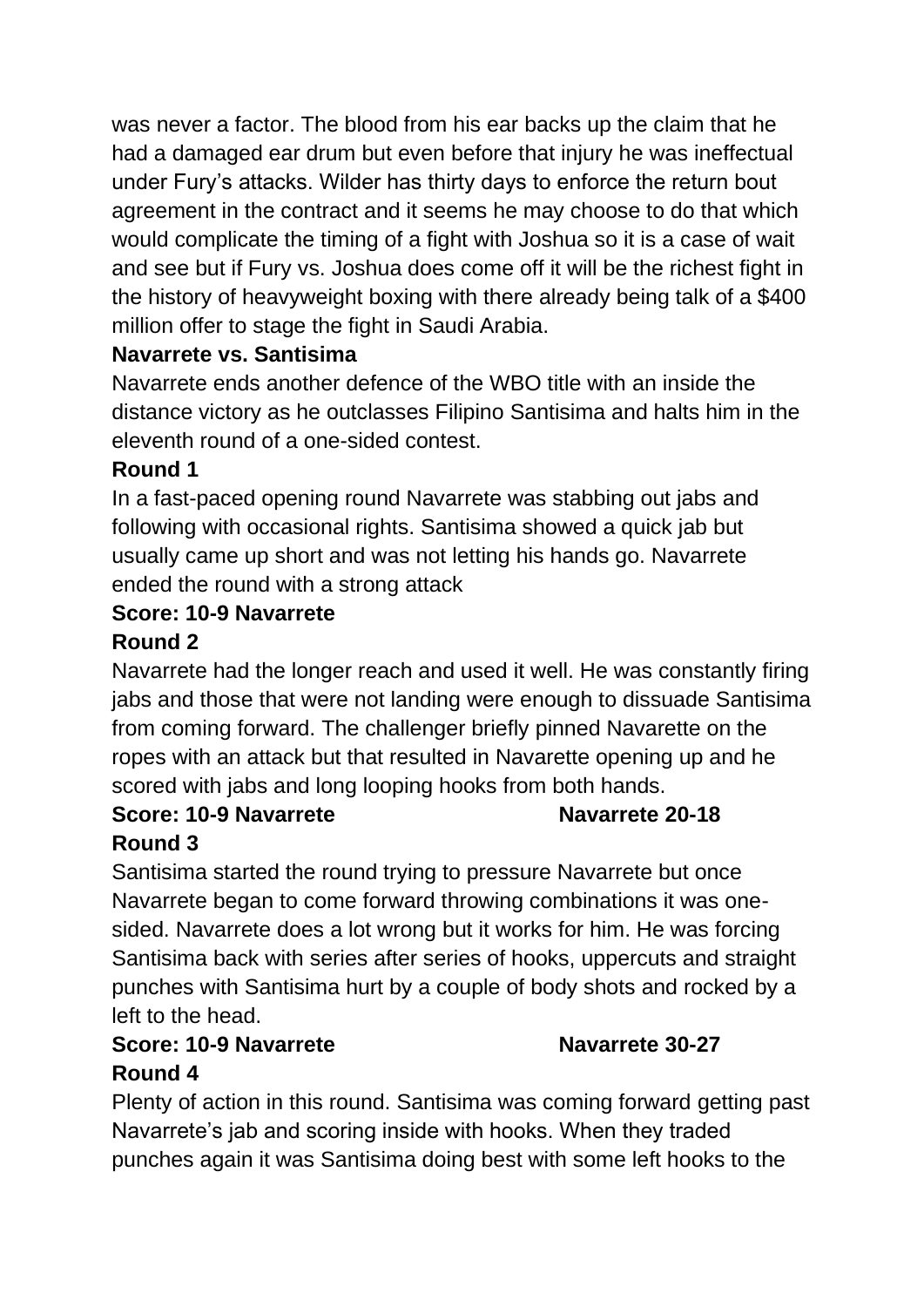body and he sent Navarrete tumbling into the ropes with a left hook. Over the last minute of the round Navarrete was chasing down and connecting with long shots but Santisima's early work gave him the round.

# **Score: 10-9 Santisima Navarrete 39-37**

**Official Scores: Judge Patricia Morse Jarman 39-37 Navarrete, Judge Don Trella 40-36 Navarrete, Judge Julie Lederman 38-38. Round 5**

Three minutes of pressure from Navarrete. He was walking forward firing a whole stream of punches of every variety from both hands with Santisima almost swamped by the sheer volume and he visibly wilted under a couple of rib-bending hooks. A stoppage looked possible but Santisima didn't crumble and made it to the bell.

### **Score: 10-9 Navarrete Navarrete 49-46 Round 6**

After his huge effort in the previous round Navarrete dialled it back in this one. He was still landing but not throwing nearly so many punches or pressing his attacks. Santisima was able to get in the fight scoring with a choice uppercut only for Navarrete to land an even better one and they traded punches to the bell.

#### **Score: 10-9 Navarrete Navarrete 59-55 Round 7**

After a slow start Navarrete started to roll. He was forcing Santisima back raking him with punch after punch. Santisima fought back hard but just could not match the power or output from Navarrete.

# **Score: 10-9 Navarrete Navarrete 69-64 Round 8**

Tremendous work rate from Navarrete. Again he was putting together sequences of anything from two to ten punches at a time. They were not all landing and not all hard but the volume had Santisima bemused and befuddled.. Santisima tried hard firing the occasional crisp hooks but was under pressure all the way.

**Score: 10-9 Navarrete Navarrete 79-73 Official Scores: Judge Jarman 79-73, Navarrete, Judge Trella 80-72, Judge Lederman 78-74 Navarrete. Round 9**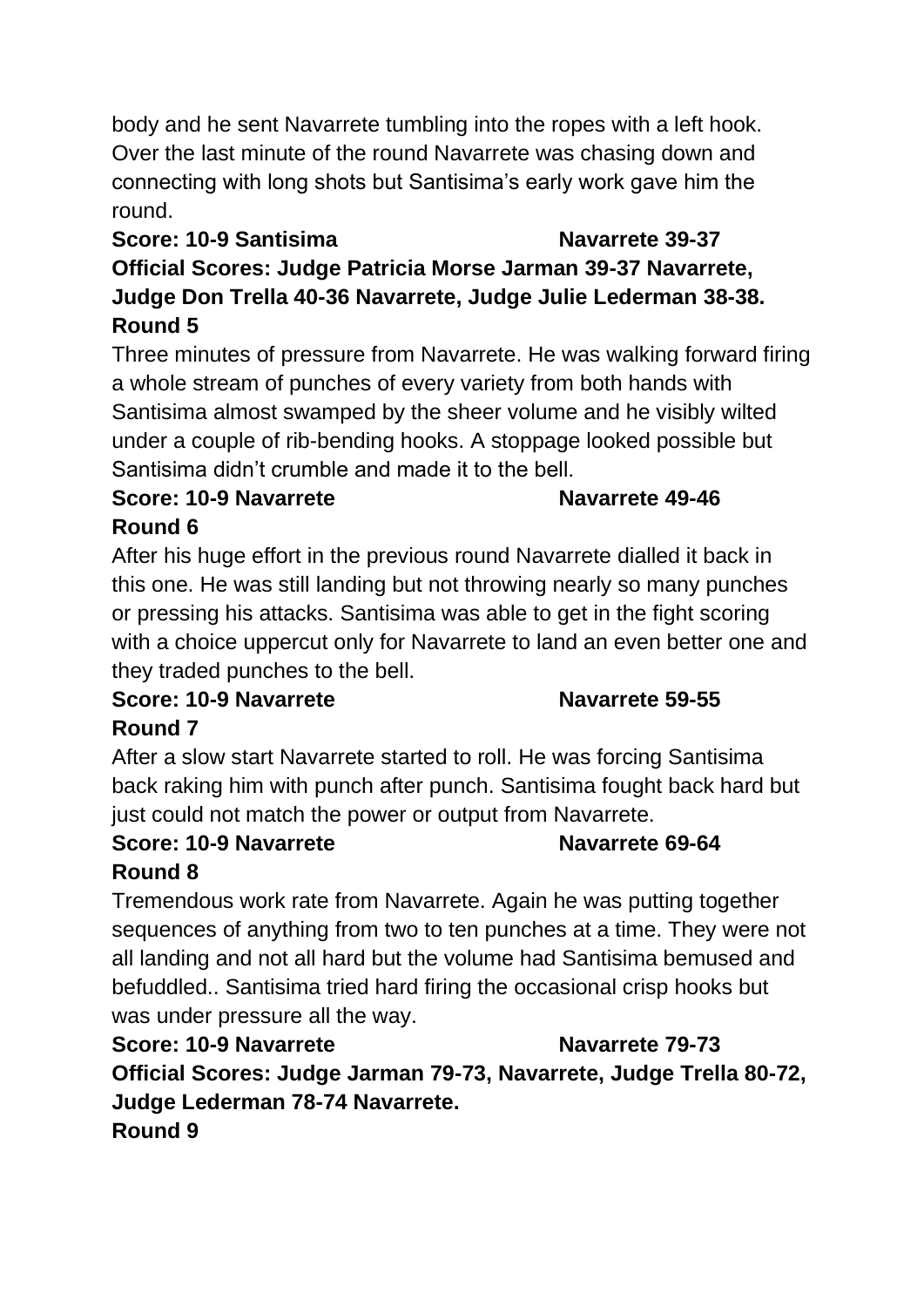Navarrete slowed things down a little in this round. He was using his jab more and sending thudding straight rights through Santisima's guard .He was not firing so many combinations but he ended the round connecting with a succession of head punches.

#### **Score: 10-9 Navarrete Navarrete 89-82**

#### **Round 10**

Santisima attacked briefly at the start of this one before Navarrete began to control the action with his jab. Navarrete burst into action over the last minute relentlessly bombarding Santisima with punches and once or twice a stoppage looked on the cards but Santisima held out to the bell.

#### **Score: 10-9 Navarrete Navarrete 99-91 Round 11**

Santisima came forward throwing hooks. Navarrete backed off into a corner and just rested his right arm on the top rope for a couple of seconds and then went to work. He lunged forward driving Santisima around the ring under a deluge of punches. He trapped Santisima on the ropes and unloaded with heavy shots. Santisima fired back just enough to convince the referee to let him continue. He slid down under Navarrete's attacks but not from any particular punch so the referee ruled it a slip. When Santisima got up Navarrete again blasted him with punches until the referee stepped in and stopped the fight. Successful fifth defence of the WBO title for "Cowboy" Navarrete with all five defences ending inside the distance making it 26 wins by KO/TKO in all. Still only 25 he looks unbeatable at the weight and will eye moving up to featherweight soon. Santisima gave it his best. He showed some skill, quick hands and plenty of courage but never looked likely to cause an upset. There was nothing in his record to suggest otherwise as he had never faced a single top class opponent. Navarrete's No 1 challenger is another Filipino, Albert Pagara and that should be another winning defence for Navarrete in a division that looks very weak right now.

### **Martin vs. Washington**

Former IBF champion Martin gets his third win in a row as he scores a one-punch stoppage win over Washington. The first round featured the usual pushing and probing with jabs. Martin landed a useful southpaw left and Washing did a bit better with a couple of rights at the bell. They were even more cautious in the second with Martin coming forward but not throwing much and Washington on the back foot and then lunging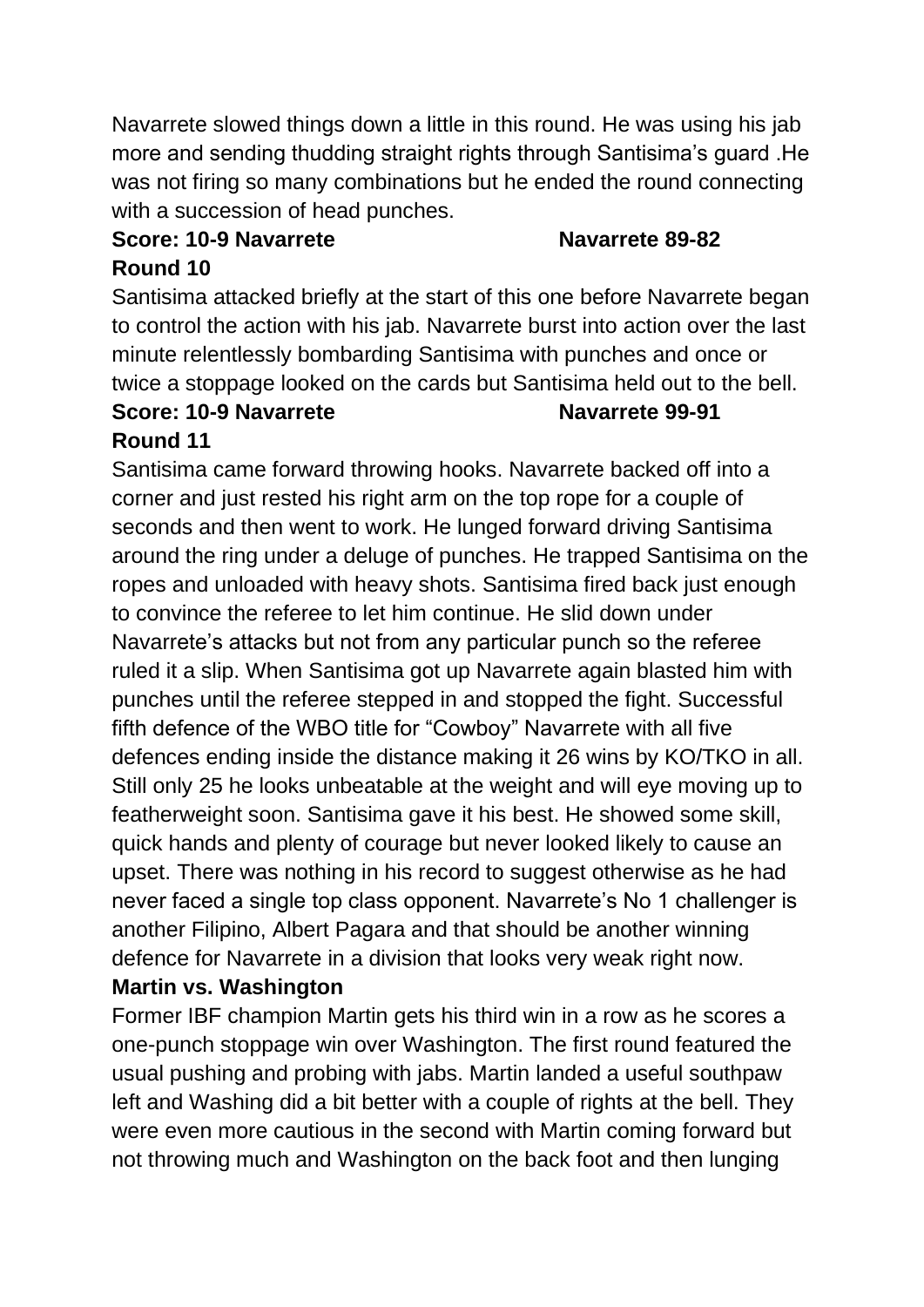with occasional rights. Punches were on short rations again in an unexciting third. Martin began to let his hands go in the fourth scoring with straight lefts and some hooks but it was the sort of fight where you could confidently take your eyes off the ring and not miss any of the action. Washington started the fifth by firing five consecutive rights but Martin either blocked or dodged them. Later in the round Martin was against connecting with straight lefts. Washington was trying his luck with rights again in the sixth until Martin landed a left and then followed that up with a better aimed one that landed on Washington's chin and dropped him. He made it to his feet but was staggering when he tried to walk and the referee stopped the fight. Southpaw Martin,33, is rebuilding after losing to Adam Kownacki in 2018 but has a long way to go and not a lot of time to get there. He does not look any kind of threat and I can't see a title shot anywhere soon in his future. Washington, 37, had been level on two cards before being stopped by Deontay Wilder in their WBC title fight in 2017. Inside the distance losses to Jarrell Miller and Adam Kownacki had pushed him out of the ratings but a win over Robert Helenius in July gave him some hope which Martin crushed here.

#### **Molina vs. Imam**

This was to have been a ten round fight but was reduced to eight by TV scheduling on the night. Molina took a unanimous decision in a low key affair. Molina boxed on the back foot over the first two rounds using sharp accurate jabs to score and although Imam made the rounds close Molina lived up to his "Untouchable" nickname and had established a lead. He also had the better of the exchanges in the third but Imam fought back hard over the fourth and fifth only for Molina to outscore him in the sixth connecting with some good left hooks. The last two rounds saw both boxers putting in a big effort trying to swing the fight their way but Molina boxed coolly and held on to his lead. Scores 78-74 twice and 79-73 for Molina. Former Olympian Molina, 30, went 17-1 before losing on points to Jamal James in his only fight in 2016. He was then inactive in 2017 and had only one fight in 2018. He was more active last year with three wins including a first round stoppage of Hiorki Okada and will be hoping this victor nets him a world rating. Big set-back for Imam. After losing to Jose Ramirez for the vacant WBC title in March 2018 due to contractual problems he did not fight again last November.

#### **Lowe vs. Guevara**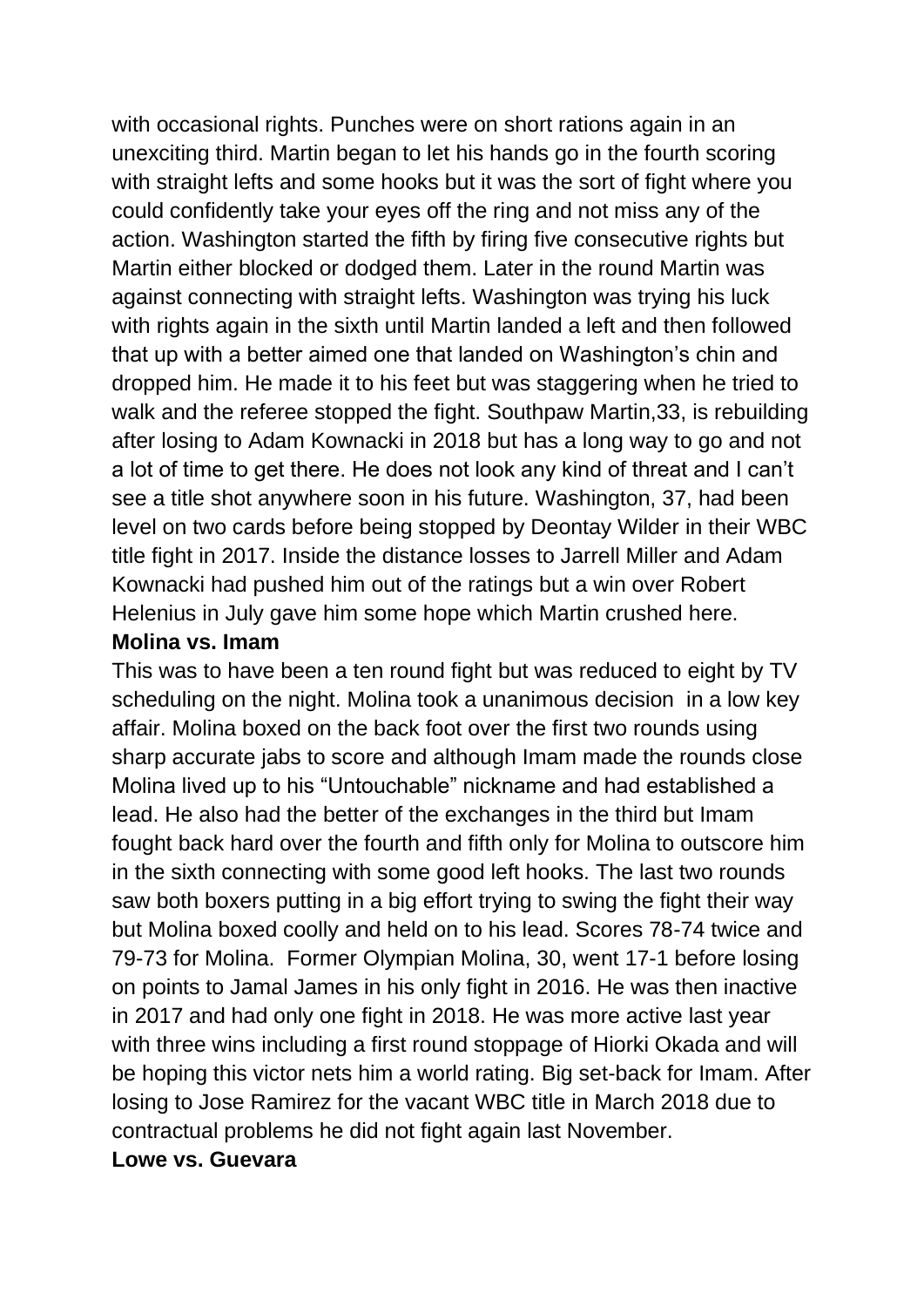Lowe takes wide unanimous decision over experienced Guevara but the achievement is overshadowed by six points being deducted for rules violations three from each fighter. Lowe made an impressive start taking the first two rounds. Guevara hit back strongly in the third rocking Lowe with a fierce right but despite that success the referee deducted a point from the Mexican for holding. After a close fourth the deductions cropped up again this time it was Lowe losing two points one for pushing Guevara to the canvas and one for hitting him to the back of the head. That scenario was repeated in the next round as Guevara was docked a point for a low punch and Lowe for again pushing Guevara to the floor. After a close seventh which Lowe edge he dumped Guevara on the floor with a left in the eighth and outboxed Guevara over the closing two rounds to take the decision. Scores 96-87 twice and 95-88 for Lowe. The 26-year-old from Lancashire is now 4-0 in fights in the USA. He was making the second defence of the WBC International title and is at No 10 in the WBC ratings. His three draws have come in fights for the European, British and English titles. Guevara has lost in fights for the IBF and WBC bantamweight titles and was beaten by Hugo Ruiz and Shakur Stevenson in his two fights last year.

#### **Ananyan vs. Matias**

Unfancied Armenian Ananyan wins a close unanimous decision over Puerto Rican Matias in a major upset. This was a close one all the way. Matias had won all of his fights inside the distance and tried to batter down the Armenian but Ananyan just would not allow Matias to take control. They traded punches over the first six rounds both landed hard shots to head and body but without either fighter really being able to dominate but with Matias just seeming to have a slight edge. That changed dramatically in the seventh. The round started with Matias rocking Ananyan with a combination but then Ananyan broke through with some heavy shots. He forced Matias to the ropes and connected with three booming rights to the head and then landed a left hook that sent Matias stumbling across the ring and falling backwards into the ropes which held him up. The referee stepped in to give Matias a standing count with the count being delayed as Ananyan was slow in moving to a neutral corner. Only the bell saved Matias. Ananyan wasn't able to repeat that success but he was able to outscore a shaken Matias the rest of the way to snatch victory. Scores 95-94 twice and 96-93 with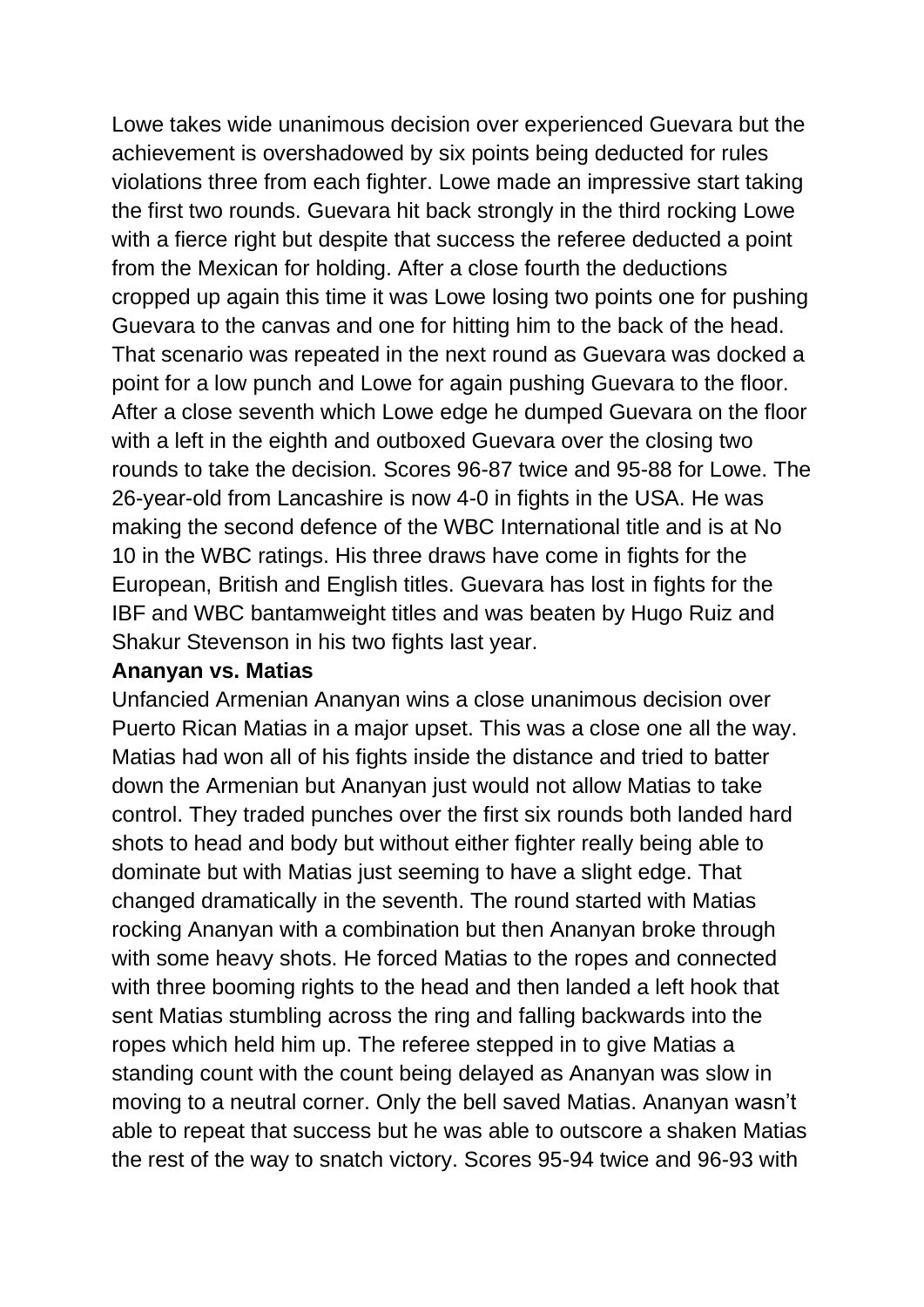the 10-8 from the seventh for Ananyan the decider. Last time out the Brooklyn-based Ananyan had lost on points to 13-2-1 Kareem Martin and he looked a safe opponent for Matias but proved tougher than expected. Matias, 27, was ranked No 2 by the IBF and had his eyes on a shot at Josh Taylor but that dream has died for now.

#### **Fundora vs. Lewis**

You don't get many 6'5 ½" 154lbs fighters and Australian Daniel Lewis will be glad about that. Fundora "The Towering Inferno" won this clash of unbeaten fighters clearly and without relying too much on his physical edges. Southpaw Fundora was able to score at range with Lewis forced to take punches to get inside but Fundora was equally happy at close quarters. Lewis had some early success connecting with rights and there was blood showing in Fundora's mouth by the second round. Apart from a spell in the fourth that really was about as good as it got for Lewis as Fundora used his longer reach to score at distance and landed some heavy lefts which brought out some bumps and bruises on the Australian's face. When Lewis did get inside Fundora was outscoring him there as well and continued to control the fight over the closing rounds. Scores 99-91, 98-92 and 97-93. The 22-year-old Floridian-born Fundora is the second eldest of six brothers all of whom box. Eldest brother Alberto was 12-0 but has not boxed since 2017 so Sebastian is currently carrying the family flag in the pros. Lewis was a top level amateur being Australian champion in 2013,2014,2015 and 2016 and competing at the Olympics, the World Championships and the Commonwealth Games. At 26 he has time to put this one down to experience and come again.

#### **Flores vs. Conway**

Stockton teenager Flores wins again. It seemed it might be an early night for Flores as he put Conway on his rump with a right in the opening round but Conway beat the count and later took the fight to Flores. For most of the fight Conway was marching forward but paying for that with sharp, accurate countering from Flores. Gradually Flores took control and over the last three rounds he scored with flashing combinations over the sixth and seventh and then outboxed a game Conway in the eighth. Scores 80-71 twice and 79-72. The 19-year-old Flores is being sensibly matched to build his experience and he will be one to watch in 2021. Conway has fought in a wide range of venues including a Casino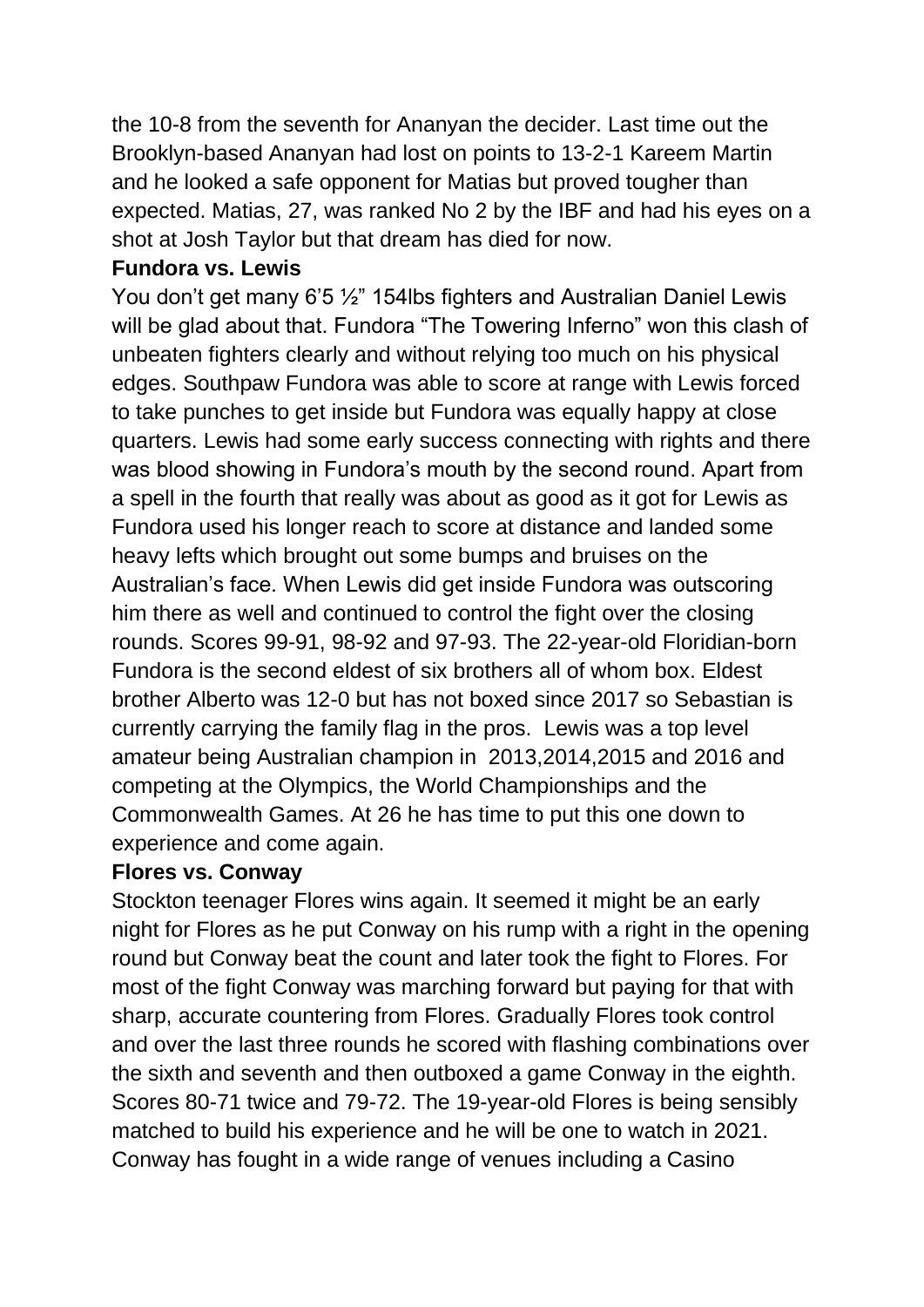Ballroom, a State Penitentiary and now the MGM Grand. His only other loss was on a majority decision and he had mixed with some reasonable level opposition..

#### **Romero vs. Ahmetovs**

Six inside the distance wins in a row for 24-year-old Romero. He won the first round and then floored the previously unbeaten Ahmetovs in the second. Ahmetovs beat the count but was under fire when the referee stopped the fight. In theory this was Romero's first eight round fight but he has won ten of his eleven fights by KO/TKO eight of them inside the first two rounds. Latvian Ahmetovs was never in with a chance.

# **21 February**

# **London, England: Feather: James Dickens (29-3) W PTS 10 Leigh Wood (23-2). Super Light: Tyrone McKenna (21-1-1) W PTS 10 Mohamed Mimoune (22-4). Feather: Ryan Walsh (26-2-2) W PTS 10 Tyrone McCullagh (14-1). Super Light: Ohara Davies (21-2) W TKO 6 Jeff Ofori (10-2-1).**

#### **Dickens vs. Wood**

In an entertaining and close bout of contrasting styles Dickens gets through to the final of the MTK Golden Contract featherweight tournament with a razor thin majority verdict over Wook. Dickens made a strong start stunning Wood in the first. Wood steadied himself over the second and third and used his longer reach and some good counters to even things up. Southpaw Dickens was bobbing and weaving his way inside in some good back-and-forth action but his face was marking up from Wood's counters. Dickens connected with a heavy left in the sixth but Wood was also showing some good defensive work and landed a left of his own in the seventh that shook and added to a swelling around the left eye of Dickens. The eighth saw Dickens busier and outscoring Wood and in a one-sided ninth he hammered away at Woods with a stoppage a possibility but Wood survived and Dickens took the last to clinch the win. Scores 96-94 and 95-94 Dickens and 95-95. Since suffering consecutive losses to Guillermo Rigondeaux for the WBA super bantam title and Thomas Patrick Ward for the British title Dickens has bounced back with seven wins including a points victory over 21-1 Nathaniel May. He is No 3 with the IBF but the top two positions are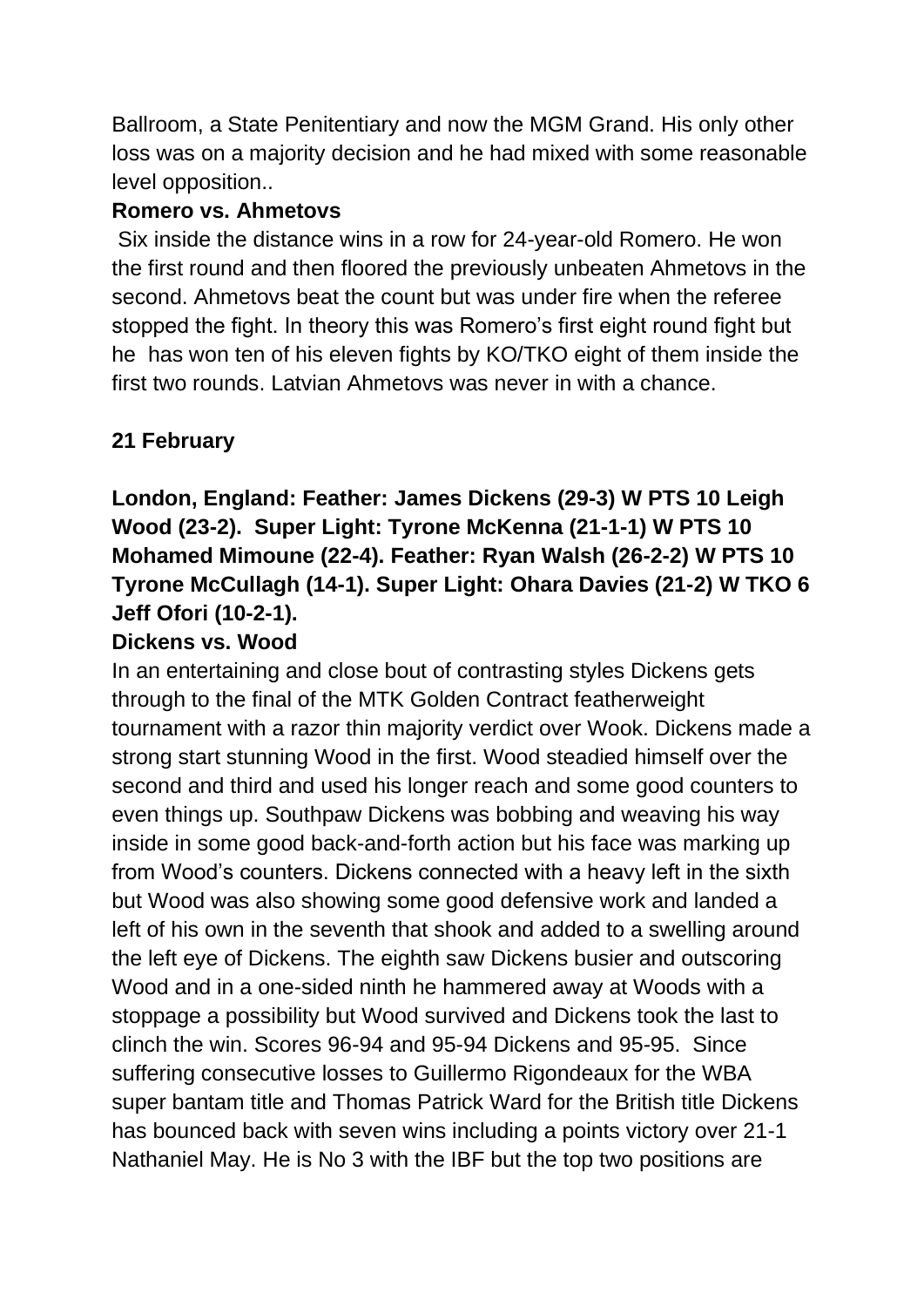vacant. Wood was rated No 11 by the IBF so that may allow Dickens to climb to the post of official challenger to Josh Warrington. Wood had put together a twelve-bout winning run and was ranked No 8 by the WBO. He was making the first defence of the WBO European title and he will probably look for some domestic wins and then climb the ratings again.

#### **McKenna vs. Mimoune**

In a clash of southpaws McKenna advances to meet Ohara Davies in the super lightweight final of the Golden Contract with a very controversial unanimous decision over Frenchman Mimoune. This was a fast-paced entertaining fight as the two styles melded to produce plenty of furious exchanges. McKenna was looking to use his longer reach to work on the outside with Mimoune putting McKenna under pressure. McKenna's boxing gave him an early edge but Mimoune was rumbling forward and getting through with hooks. Mimoune connected with a strong right to the body in the fourth and then kept on top of McKenna for the rest of the round. They continued to exchange punches in some fierce action with the pattern being of Mimoune marching forward and McKenna moving, stabbing out jabs and trying to keep the Frenchman out. Mimoune landed a number of low punches but avoided a deduction. McKenna was cut over his right eye in the seventh and although still picking up points with his jab he was being outworked by the stronger Mimoune. The eighth was close and so was the ninth with a couple of low punches from Mimoune going unpunished as he seemed to have gone in front on the scoring. In the tenth McKenna was stronger at the start of the round but Mimoune finished the stronger and looked to have done enough to win. Scores 96-94 twice and 97-93 for McKenna. The question was whether McKenna's early lead was enough to hold off Mimoune's strong finish which was very questionable but with the intense action many rounds were close. McKenna was defending the WBC International title. The Belfast fighter lost to WBO No 1 Jack Catterall in 2018 but had won the WBC International title last June with a victory over Darragh Foley. Mimoune, a former undefeated IBO and European champion, had put together a ten-bout winning run including victories over Sam Eggington and 21-0 Emiliano Dominguez but a loss to Viktor Postol last April ended that sequence and this loss just adds to his agony. At 32 he will have to take chances to get back in contention. **Walsh vs. McCullagh**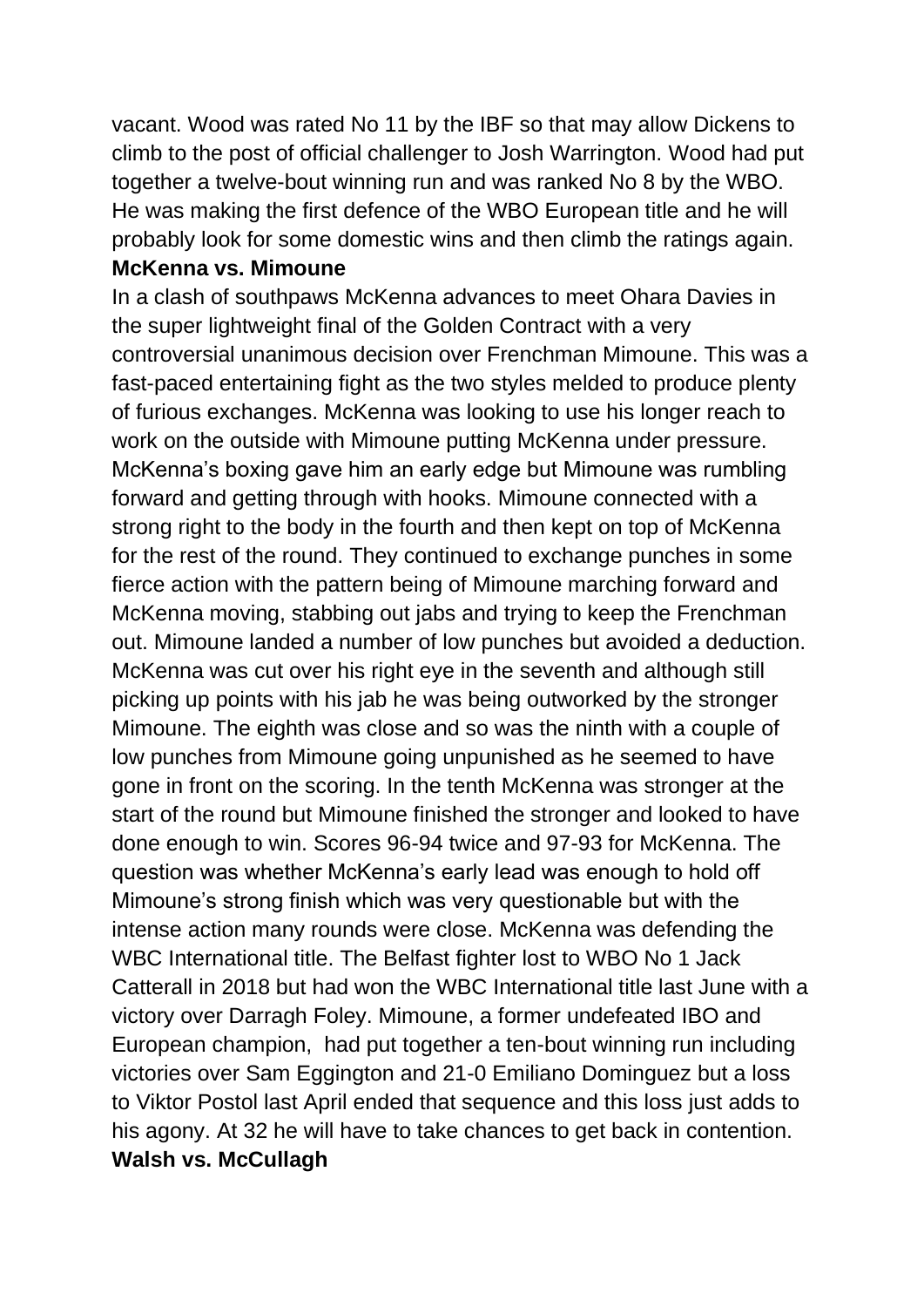Walsh wins through to face Dickens in the final of the Golden Contract tournament and protects his WBO No 2 status as he stages a strong finish to outpoint McCullagh. Over the early rounds Walsh just could not pin down the quick moving, elusive southpaw McCullagh. As a frustrated Walsh chased McCullagh in vain McCullagh was just doing enough to edge the rounds. Walsh constantly changed guards but was still having no success as McCullagh skated through the first five rounds. The fight changed in the sixth with Walsh being credited with a knockdown. It was as much a case of McCullagh being shaken by some rights and overbalancing in trying to avoid the follow-up punches. From there Walsh grew in strength and McCullagh began to fade. Walsh kept up the pressure in the seventh and had McCullagh rocky in the eighth. McCullagh rallied briefly early in the ninth but just before the bell he was down again as Walsh connected with left hooks and Walsh outscored McCullagh in the last. Scores 97-91 twice and 96-92 for Walsh. The 33 year-old from Norfolk lost important fight to Lee Selby for the British title and Dennis Ceylan for the European title but has rebounded well with wins over Reece Bellotti and unbeaten Hairon Socarras. McCullagh, a former WBO European super bantamweight champion, was rated No 8 by the WBO due to winning their European title but he lacked the power to keep Walsh out.

#### **Davies vs. Ofori**

Davies wins his way through to the Golden Contract final with stoppage of Ofori with bragging rights for their neighbourhood of Hackney also on the line. Davies was just too strong and too experienced for Ofori. After taking the first two rounds Davies floored Ofori with a right late in the third. Davies also took the fourth but Ofori fought back hard in the round before a series from punches from Davies in the fifth had Ofori in deep trouble and the fight was stopped. Fifteenth win by KO/TKO for "Two Tanks". He ran into road blocks in the shape of losses to Josh Taylor and Jack Catterall but wins over Miguel Vazquez and unbeaten Logan Yoon have put him back on course and victory and a Golden Contract would be a huge boost for him. This proved too big a step up for Ofori

### **Rimouski, Canada: Super Middle: Erik Bazinyan (25-0) W TKO 6 Timo Laine (27-13,1ND). Heavy: Simon Kean (19-1) W KO 3 Daniel**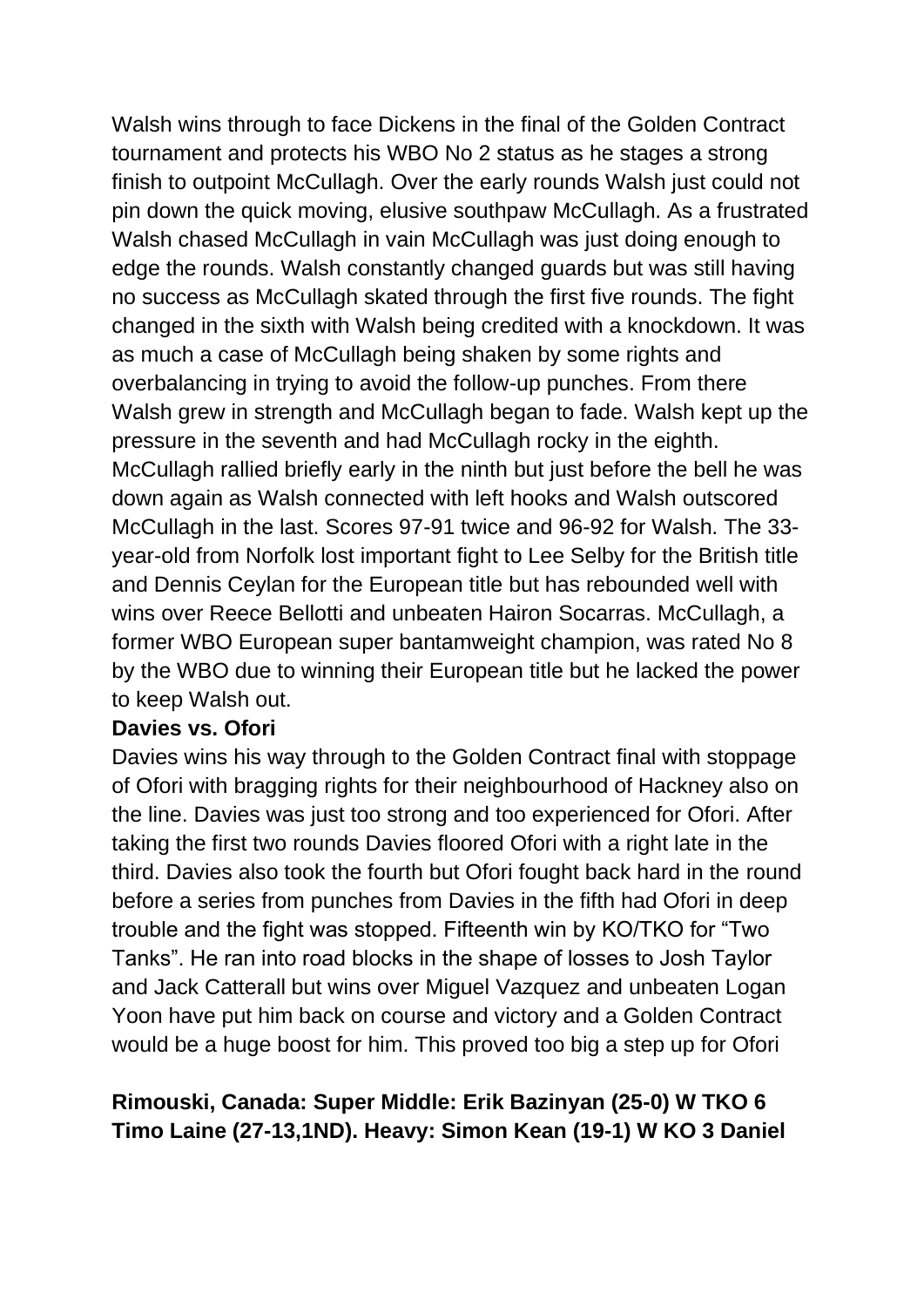# **Martz (19-9-1). Light Heavy: Nurzat Sabirov (11-0) W PTS 8 Ricardo Luna (22-8-1).**

## **Bazinyan vs. Laine**

Another inside the distance for Bazinyan as he breaks down and stops game Finn Laine. Bazinyan dominated the action with his sharp, accurate jabbing which Laine never really found a way to neutralise but he was competitive. In the sixth Bazinyan launched a fierce attack. He battered Laine in a corner then drove him along the ropes to another corner. Laine was just trying to cover up and not punching back and the fight could have been stopped a few punches before it was. The 24 year-old Armenian-born Bazinyan goes to 19 wins by KO/TKO. A talented fighter with power he is rated WBO 4/WBA 9/IBF 15(14) he has yet to face anything remotely like a name fighter so really needs tougher tests. He moved to Canada with his family at the age of 16 as his parents did not want him to do military service which is mandatory in Armenia. Laine was coming off three wins over very modest opposition and gets beaten when he tries to step up.

### **Kean vs. Martz**

Too easy for Kean against Martz. After a slow first round Kean twice forced Martz to a corner in the second and dropped him with a series of punches. Martz survived but when he tried to rush Kean in the third Kean landed a left hook counter which put Martez down on his back and he was counted out. Win No 18 by KO/TKO for the 31-year-old from Trois Rivieres. He has reversed his lone loss but is still just a big, strong but limited fighter. Eighth loss by KO/TKO for Martz. The 6'72" "Mountain" is tall and that's about all he has going for him. Last year he was stopped in four rounds by Charles Martin and in 69 seconds by Apti **Davtaev.** 

# **Sabirov vs. Luna**

Montreal-based Kazak Sabirov wears down Mexican Lima with body punches on his way to a unanimous decision. Sabirov being sensibly matched and had the useful experience of going eight rounds in this one. Luna was stopped in five round by Bazinyan in December 2018 and knocked out inside a round by Bektemir Melikuziev in August but earlier went the distance with Ryota Murata and D'Mitrius Ballard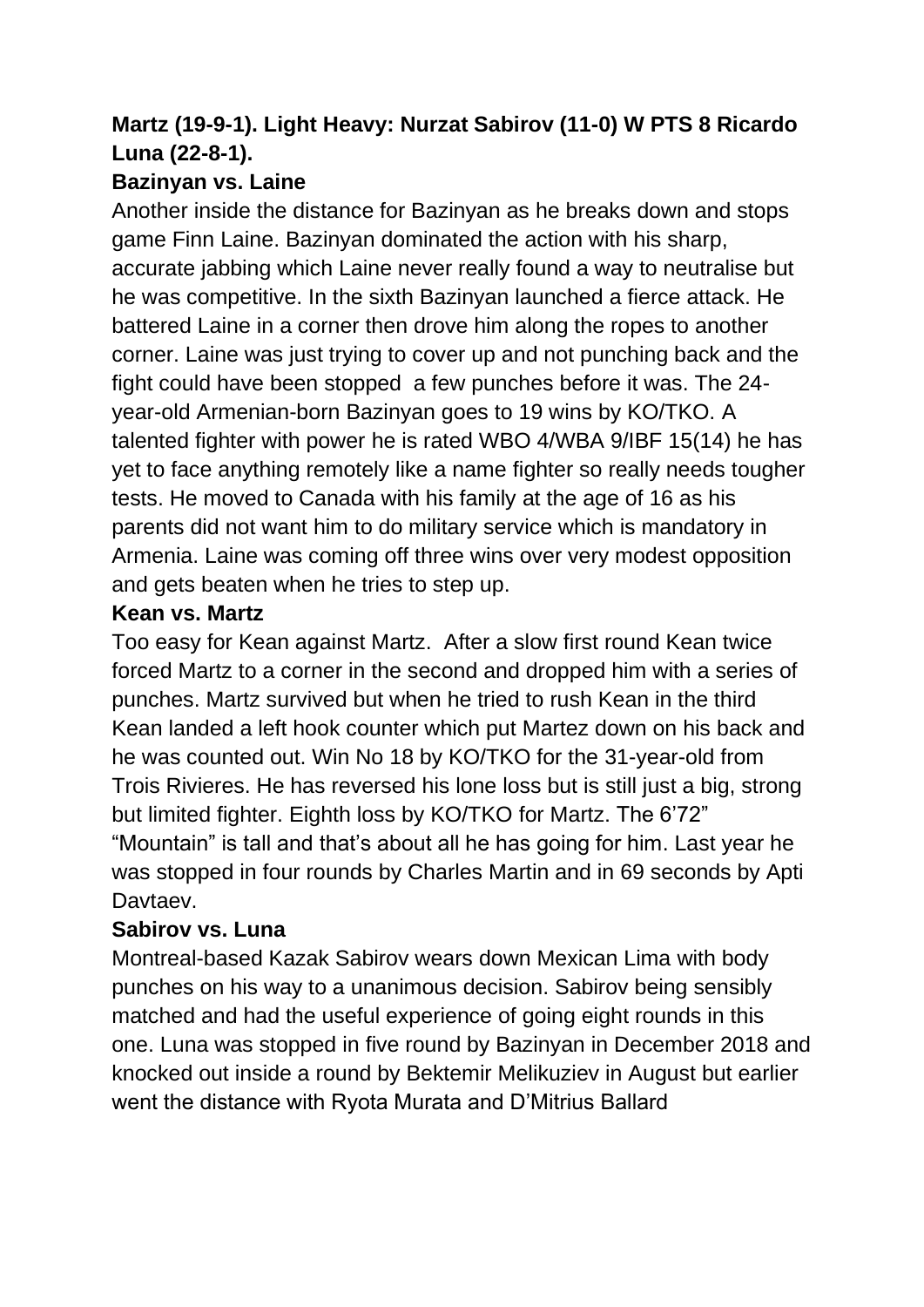**Moscow, Russia: Super Middle: Aslambek Idigov (18-0) W PTS 10 Ryan Ford (17-6). Super Welter: Islam Edisultanov (10-0) W PTS 10 Evgeny Terentiev (15-3). Middle: Andrey Sirotkin (17-1) W PTS 10 Apti Ustarkhanov (18-4-3) . Heavy: Apti Davtaev (20-0-1) W KO 2 John Napari (21-1). Middle: Rizvan Elikhanov (10-0) W KO 3 Roger Guerrero (17-2-1).**

## **Idigov vs. Ford**

You get no favours in the other guy's back yard that's the painful truth Canadian Ford is learning as he loses a majority decision to Russian Idigov. The home fighter made a strong start and by the half way mark was in front putting in a big effort in the fifth looking to get an inside the distance win. Instead Ford came into it as Idigov tired. As Ford landed some thumping rights Idigov was forced to resort to clinching over the late rounds and Ford seemed to have done enough to take the decision but was adjudge the loser on two cards. Scores 96-94 twice for Idigov and 95-95. Idigov wins the WBA Asia title. The 24-year-old Russian scored useful wins last year over 16-1 Ronny Landaeta and 21-1 Robert Racz and is No 6 with the WBO. Ford, 37, is 3-6 in his last 9 fights with all 6 losses on the road against tough opponents such as Avni Yildirim and Joshua Buatsi.

# **Edisultanov vs. Terentiev**

Southpaw Edisultanov takes unanimous decision over fellow Russian southpaw Terentiev. In a good action fight Edisultanov had the edge in power over a competitive Terentiev and was helped on his way to victory by a sixth round knockdown scored with a left hook. Scores 97-91 twice and 96-92 . Edisultanov, 34, wins the vacant WBC Asian Boxing Council and WBA Asia belts. Trentiev's other losses were both split decisions. **Sirotkin vs. Ustarkhanov**

Sirotkin takes a unanimous decision over Ustarkhanov but the judges all seemed to see a different fight. Sirotkin went in front early as after a good first round he dropped Ustarkhanov in the third. Ustarkhanov gradually got in to the fight and did enough to make it close but southpaw Sirotkin was a clear winner. Scores 99-90, 96-93 and 95-94 for Sirotkin who lifts the WBC Asian Boxing Council title from defending champion Ustarkhanov. The 34-year-old Sirotkin was stopped in seven rounds by John Ryder in October 2018 but was a quick winner in his last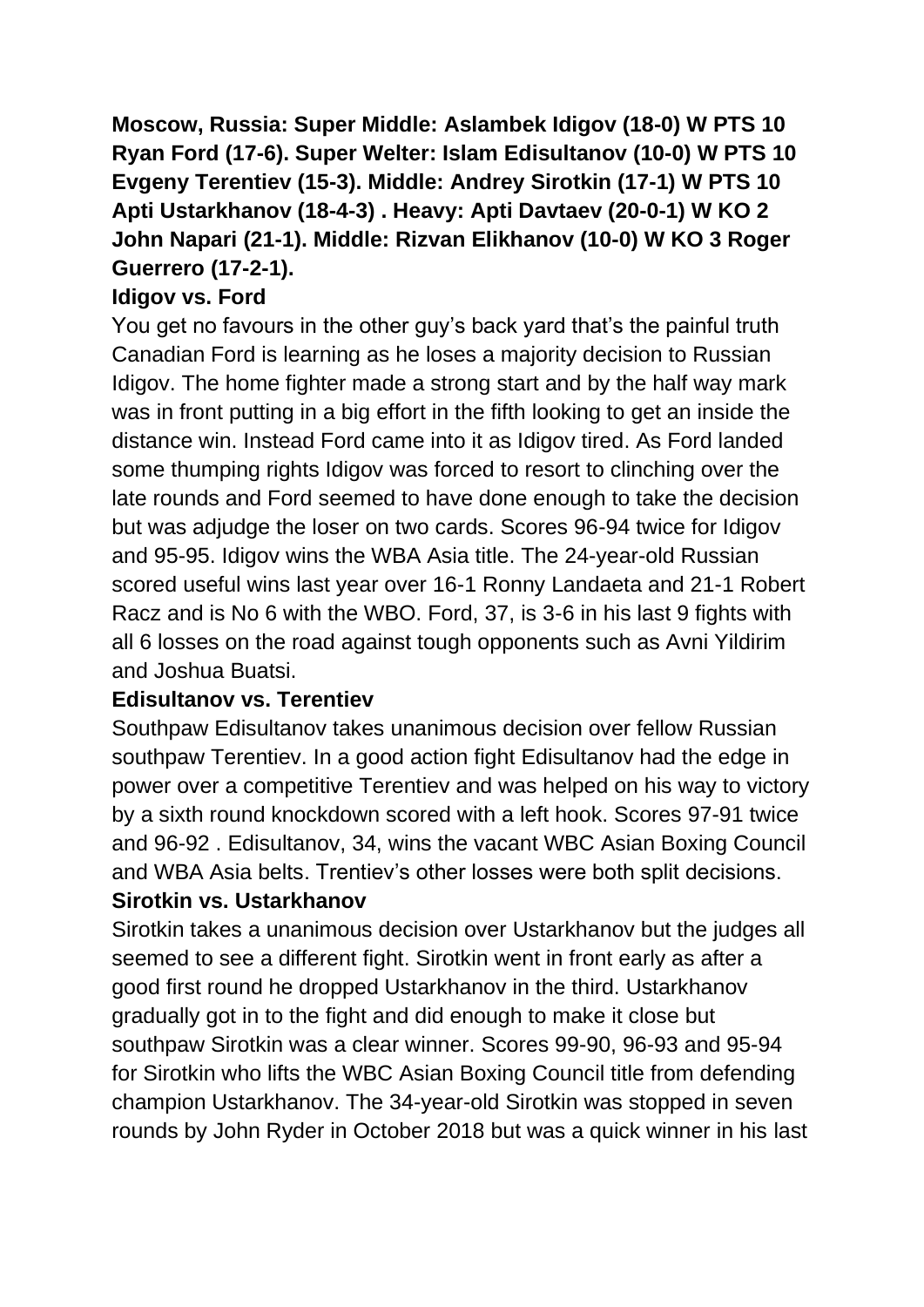contest in July. Ustarkhanov was 7-1-1 before this one with the loss coming against world rated Rohan Murdock

#### **Davtaev vs. Napari**

This was just a farce as Davtaev crushes an inept Napari inside two rounds. Davtaev put Ghanaian Napari down in the first . It was a punch and a push as Davtaev connected with a right to the head that stunned Napari and then applied a push that sent Napari down, He survived the round but in the second swung a wide right with his head down leaving himself wide open and a short explosive right from Davtaev sent him down and he was counted out. Davtaev makes it 18 wins by KO/TKO but even he looked disgusted at this ridiculous pairing. You had the 6'5" Davtaev against the 36-year-old 6'0" Napari who outweighed Davtaev by13lbs. All of Davtaev's victims have been substandard and it is about time he was tested. Davtaev was defending the WBC Asian Boxing Council Continental belt. Napari's record is unfortunately typical of some of the poor matches in Ghanaian boxing. Sixteen of his opponents had never won a fight and the other five all had negative records.

### **Elikhanov vs. Guerrero**

Elikhanov just punches too hard for poor Ecuadorian Guerrero-another fighter with a heavily padded record. Guerrero did well to survive the first two rounds but Elikhanov blasted him out in the third. Guerrero was pinned to the ropes and slid to the canvas under a barrage of punches. The referee decided it was a slip and he pulled Guerrero to his feet. Guerrero was on unsteady legs and a crunching right sent Guerrero's mouthguard flying and he dropped to the canvas being counted out as he tried to rise. The 21-year-old Russian has won all nine of his fights by KO/TKO and this victory nets him the WBO Youth title. First fight outside of Ecuador for Guerrero whose only other loss was on a disqualification.

# **Miami, FL, USA: Light Fly: Jonathan Gonzalez (23-3-1,1ND) W PTS 10 Saul Juarez (25-11-2). Feather: Robeisy Ramirez (2-1) W KO 4 Rafeal Morales (3-1,1ND).**

### **Gonzalez vs. Juarez**

Gonzalez takes unanimous decision over Juarez but has to fight hard all the way to withstand the pressure from little Juarez. Southpaw Gonzalez used his better skills and slick movement to offset the aggression of Juarez and scored with some nice left counters. Gonzalez had faster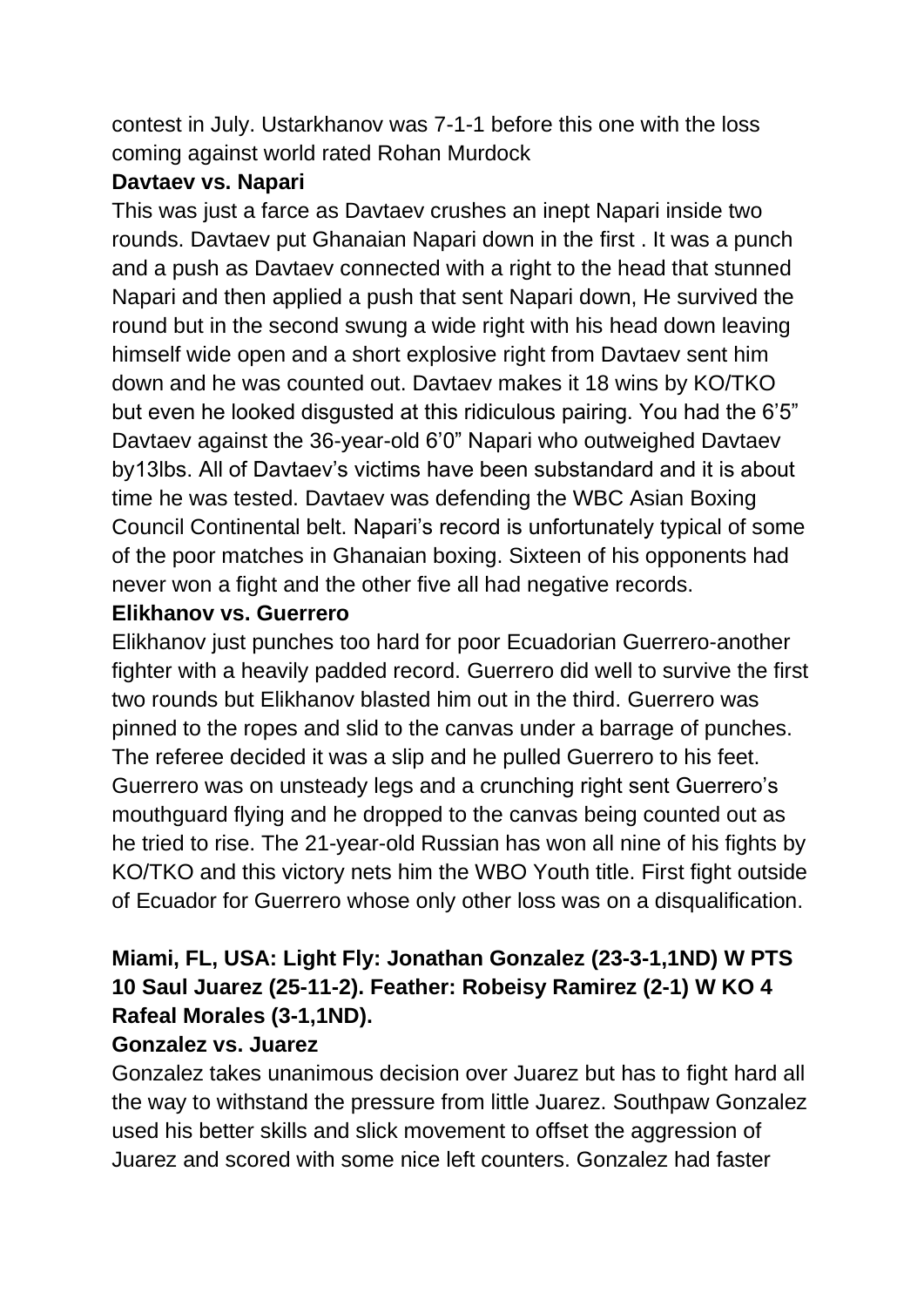hands and was more accurate but a determined Juarez was able to get past Gonzalez's jab and connect with hooks to the body. Gonzalez took the first two rounds but Juarez using relentless pressure was getting home with some useful hooks in the third. Smart boxing from Gonzalez was making Juarez look crude in the fourth and the Puerto Rican scored well at the end of the round with a series of hooks. Juarez continued to chase Gonzalez down in the fifth and he had a good sixth as Gonzalez had to resort to holding to stop Juarez scoring inside. Gonzalez took the seventh. He found the target regularly with straight lefts and matched Juarez when they stood and traded and his slick movement frustrated Juarez in the eighth. Juarez switched to southpaw at the start of the ninth but it made no difference as Gonzalez was quicker on his feet and more accurate with his punches. No fireworks in a close last round which Juarez probably edged. Scores 96-94 twice for Gonzalez and a too wide 98-92 for Gonzalez. Gonzalez was return to the ring for the first time since losing in seven rounds against Kosei Tanaka for the WBO title in August. He wins the WBO NABO title which will guarantee he stays in the ratings and makes another title shot a possibility. "Baby" Juarez has lost in title fights against WBC minimumweight champion Wanheng and against Tanaka for the WBO light flyweight title but he is now 2-7-1 in his last 10 fights so no third title chance on his horizon.

#### **Ramirez vs. Morales**

Cuban southpaw Ramirez uses a sustained body attack to beat Texan novice Morales. Ramirez ended it in the third with a series of body punches putting Morales down for the count. The 26-year-old double Olympic gold medallist scored wins over Andrew Selby, Michael Conlan and Tugstsogt Nyambayar at the 2012 Games and current world champions Murodjon Akhmadaliev and Shakur Stevenson in Rio. Morales badly overmatched.

# **Barnsley, England: Feather: Josh Wale (31-11-2) W TKO 3 Iddi Kayumba (12-3-2). Heavy: Kash Ali (17-1) W PTS 6 Kamal Sokolowski (8-17-2)**

#### **Wale vs. Kayumba**

Four wins in a row now for experienced Barnsley warrior Wale. He had Tanzanian Kayumba hurt early in the first and finished him in the second. A left to the body sent Kayumba down for the first time and a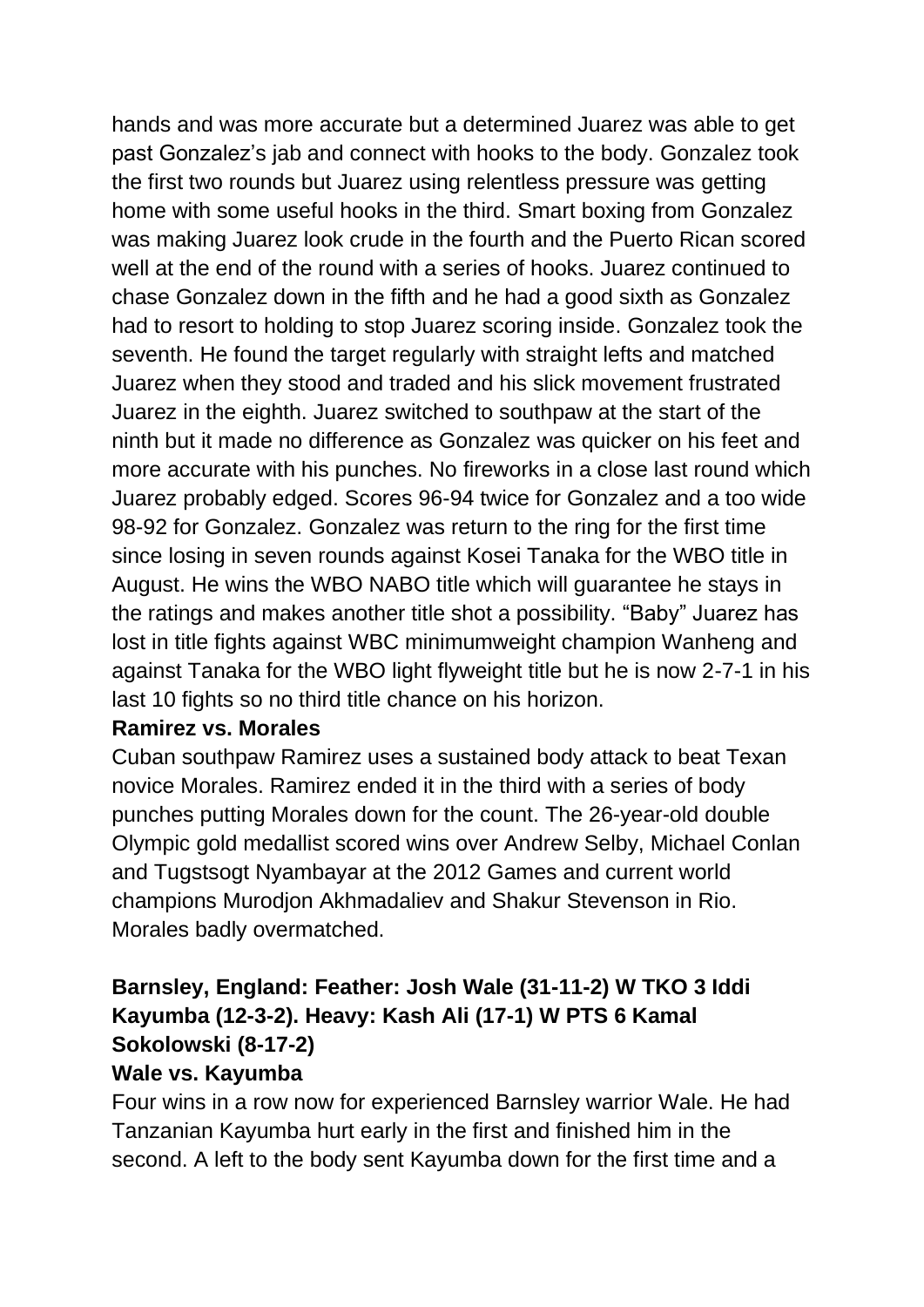right to the body followed by a left to the head brought the second knockdown and the end of the fight. The former British bantamweight champion is rebuilding well after back-to-back losses to Georges Ory for the European bantam title and Brad Foster for the vacant British super bantamweight title. Kayumba was 10-1 in his last eleven fights.

## **Ali vs. Sokolowski**

Ali given a tough night by late substitute Sokolowski but gets a deserved 58-57 points win. His loss was a stupid disqualification for biting David Price and he needs a few wins to put that behind him. British-based Pole Sokolowski is much better than his record indicates and he has a stoppage win over Nick Webb and a points victory over unbeaten Alex Dickinson.

# **Asti, Italy: Middle: Etinosa Oliha (11-0) W PTS 10 Carlo De Novellis (7-4-1).Light: Domenico Valentino (8-1) W Nestor Maradiaga (8-5-1). Oliha vs. De Novellis**

Youth, speed and accuracy won this one for promising Oliha as he takes the unanimous verdict over De Novellis to collect the vacant national title. An assured performance by the younger fighter who showed good skills to make up for a lack of power. He is still very much a work in progress. Oliha built a lead over the slow paced early but De Novellis did well over the middle rounds scoring with some good uppercuts and showing Oliha had some work to do on his defence but other than that was outboxed by the new champion. Scores 97-93 twice and 98-92 for the 21-year-old Asti fighter who is of Nigerian antecedents. The 39 yerar-old De Novellis was the Italian champion back in 2008 but was inactive for almost eight years before returning to the ring in 2016.

### **Valentino vs. Maradiaga**

Valentino beings the process of putting his defeat by Francesco Patera behind him with an undemanding points victory over teenager Maradiaga. That loss in October was for the European title and the former World Amateur champion and three-time Olympian will be building towards another shot. Maradiaga, 18, was having his first fight in Europe but will presumably join the stable of Nicaraguan losers so loved by British promoters.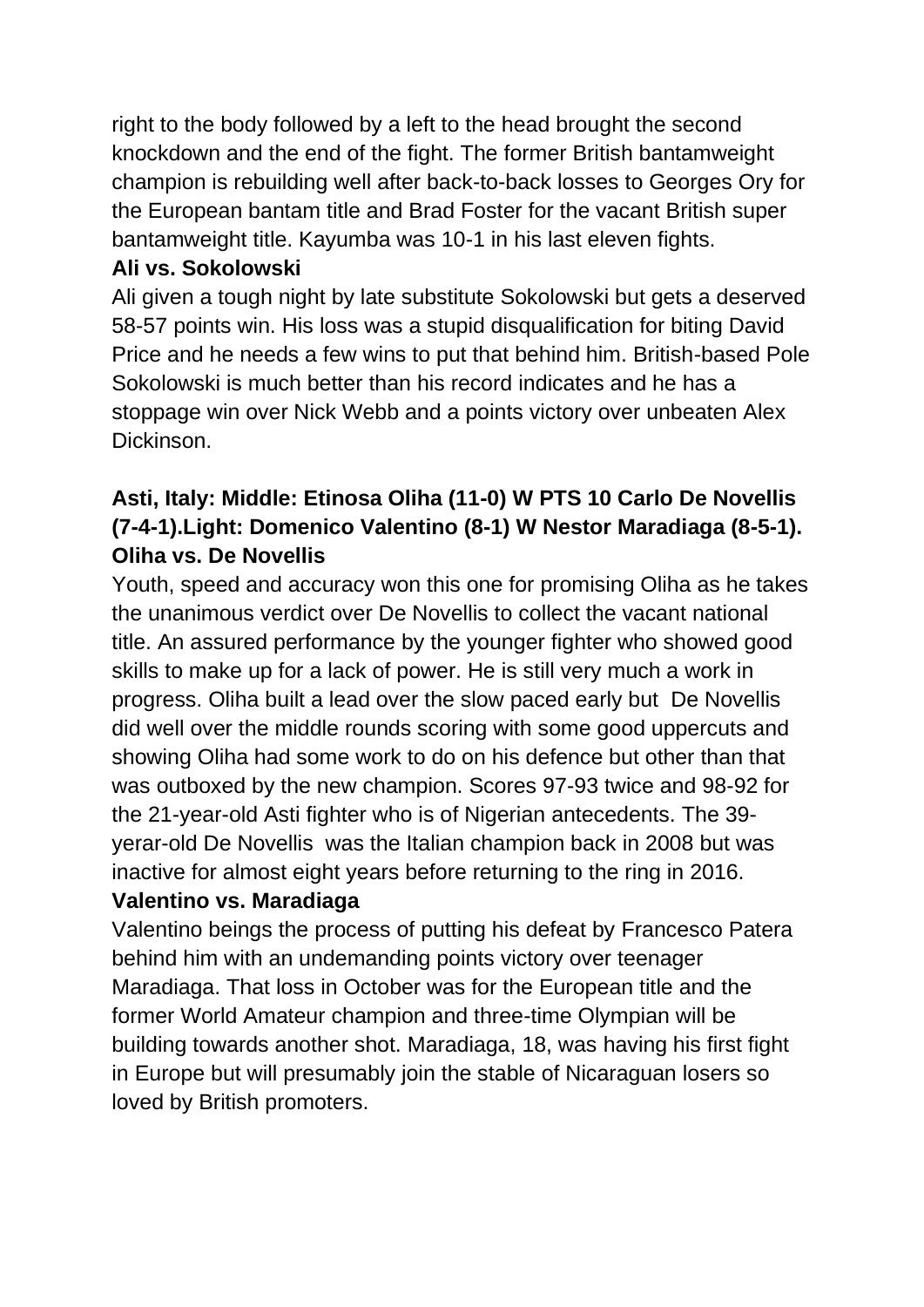# **Buenos Aires, Argentina: Super Light: Carlos Cordoba (12-6,1ND) W PTS 10 Christian Andino (13-0).**

Excellent win for visitor Cordoba as he defeats local undefeated fighter Andino. It was a fairly even fight with Andino trying to box on the outside and Cordoba to work the body inside. Andino was in front after five rounds with Cordoba losing a point in the fifth for a punch to the back of the neck. Cordoba edged into the lead late in the fight scoring with hooks and uppercuts inside and although it was tight the decision looked right. Scores 97-94  $\frac{1}{2}$ , 96-93  $\frac{1}{2}$  and 95-94  $\frac{1}{2}$ . Cordoba, the Argentinian No 5 lightweight ,moves up and wins the national title at super lightweight . He had the advantage of having gone both ten a and twelve rounds before which helped him pace the fight. "Elegant" Andino, 24, will try again.

# **February 22**

# **Brovari, Ukraine: Light: Denys Berinchyk (13-0) W PTS 12 Hector Sarmiento (21-2). Super Middle: Maksym Bursak (36-6-2) W PTS 8 Max Smirnov (8-6-3).**

### **Berinchyk vs. Sarmiento**

Berinchyk retains the WBO International title with victory over Argentinian Sarmiento. Berinchyk was coming forward throwing punches trying to take Sarmiento out early but the Argentinian showed some clever moves and frustrated Berinchyk. The Ukrainian just kept up the pressure and Sarmiento started to slow. Even then he was still boxing well enough to deal with Berinchyk's aggression but he was not scoring enough himself to be a threat. Berinchyk handed out plenty of punishment having Sarmiento rocking in the eighth but was never quite able to repeat that and was leaving himself open in his efforts to crush Sarmiento. In the end Berinchyk was a clear winner but will have been disappointed at having had to go the full twelve rounds for a win in each of his last three fights. Scores 118-110, 117-111 and 117-112 for Berinchyk. After winning silver medals at the World Championships and the Olympics he was expected to do big things as a pro but he has not been active enough or fought the right quality of opposition to have a high profile in a division crowded with talent. Berinchyk was just too strong for Argentinian featherweight champion Sarmiento who has never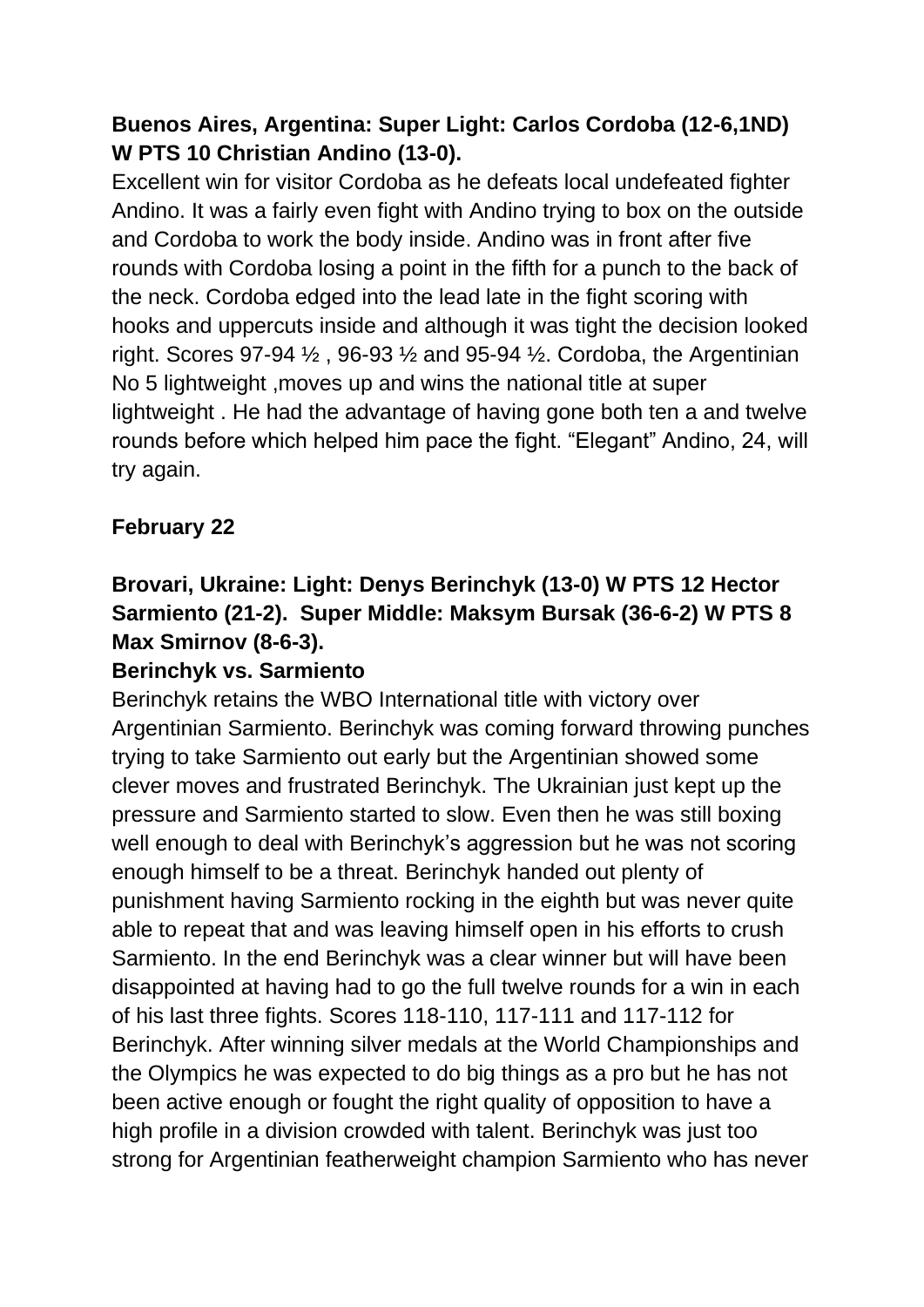weighed more than 130lbs in a fight. His only other loss was on a technical decision.

#### **Bursak vs. Smirnov**

Bursak struggles to impress against Smirnov. Late substitute Smirnov was busy over the first few rounds. He was finding gaps for his jab and straight rights but had no power. Bursak was able to walk him down and focused his attacks on the body. Smirnov had a good third popping Bursak with jabs and Bursak was looking slow. Bursak did better in the fourth as his power put him in control. Smirnov remained competitive in the fifth but was tiring in the sixth as Bursak landed some clubbing hooks to the head. Bursak just could not subdued Smirnov who was outworking the Ukrainian over the closing rounds. The harder punches were coming from Bursak but Smirnov was more than willing to stand in front of Bursak and trade punches. Bursak got the unanimous decision. Scores 80-72, 78-74 and 78-75 for Bursak but even the last score was unfair on Smirnov. On this showing the 35-year-old from Kiev is not going to pose much of a threat. He may have treated this one too lightly. He has lost in shots at the WBO and IBO titles and only lost to David Lemieux on a split decision in December but will need to improve a lot to get another title shot. Russian Smirnov, 34, was having only his second fight in five years so performed well above expectations.

# **Brampton, Canada: Super Welter: Brandon Cook (22-2) W KO 7 Luis Pina (20-4). Middle: Sukhdeep Singh Bhatti (8-0) W PTS 10 Richard Holmes (19-12).**

### **Cook vs. Pina**

Cook looking on the edge of a stoppage loss finds a body punch to pull off an unlikely win. Cook fought with his traditional aggression bobbing and weaving his way past the jab of Lima and targeting the body. Lima was taller with a reach advantage and was countering well and more than willing to trade with Cook. Lima took advantage of the wide open Cook to score heavily in the third and fourth and was proving a real test for the local fighter. Cook battled back hard in the fifth but Lima was again handing out punishment in the sixth with things looking bleak for Cook who was showing heavy bruising under both eyes. Cook dropped into the ropes and it could have been counted as the ropes held him up Lima drove Cook across the ring with Cook floundering and stumbling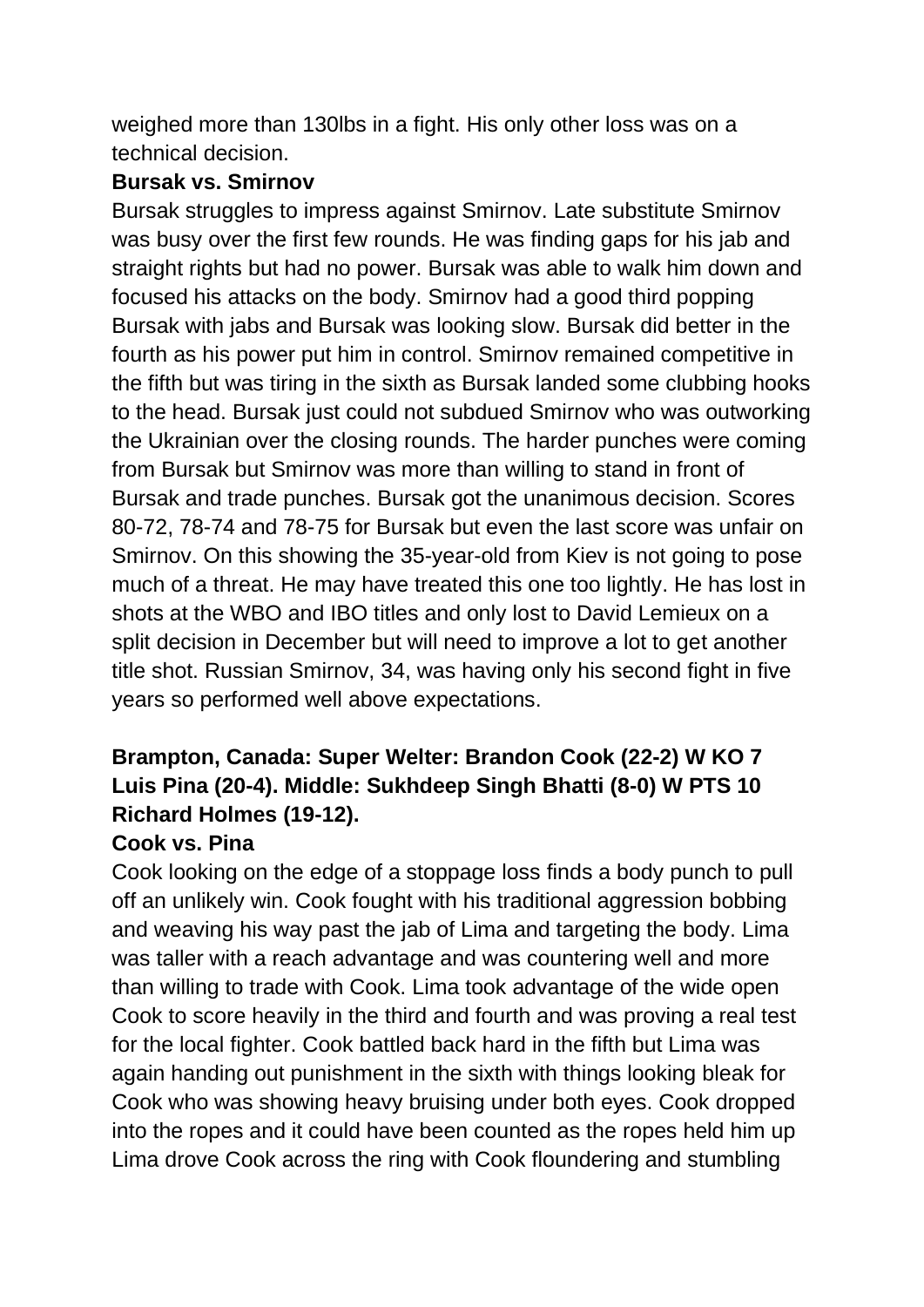and holding to survive. Lima was storming into Cook with punches in the seventh and Cook was in deep trouble dipping at the knees and almost going down. He then threw himself forward and landed a right to the side of Lima's body which sent Lima into a corner. Suddenly Lima was in pain and he looked over at the referee showing that pain. The referee stepped in and gave Lima a standing count but Lima was still in agony and not able to continue so the referee waived the fight over. A real back from the brink win for Cook. He has been beaten inside the distance by Kanat Islam and in a WBO title fight by Jaime Munguia. He was out for fourteen months after losing to Munguia in September 2018 and this is his second win after returning but with the punishment he took and at the age of 33 it really does put a big question mark over where he goes from here. Mexican Lima was coming off inside the distance losses to very tough opposition in Christian Mbilli and Carlos Molina but he came within a couple of punches of a win here.

#### **Bhatti vs. Holmes**

Bhatti moves to eight wins with decision over Jamaican Holmes. Bhatti had the better skills and with his much longer reach was able to control much of the fight with his jab. Holmes was competitive. A bit slower but he was able to score with hooks and uppercuts. Bhatti switched guards occasionally and had a big fourth round when he penned Holmes in a corner and battered away at him for over 40 seconds. Holmes never looked like going down and fought back hard in the fifth. Bhatti was back on top in the sixth and seventh but Holmes did well in a wild eighth which saw both fighters standing and trading punches. Although tiring Bhatti outboxed Holmes in the ninth and had more left than Holmes in the tenth. Scores 98-92 twice and 97-93 for Bhatti. The Indian-born, Ontario-based Bhatti showed good skills. He is at the very start of his career but may lack the power to go beyond domestic level. Holmes drops to 0-3 in fights in Canada.

**Ergue Galaric, France: Super Welter: Howard Cospolite (18-7-3) W PTS 10 Romain Peron (9-8).** Cospolite wins the vacant French title with split decision over Peron. His greater experience paid off for Cospolite and he looked to have won clearly but one judge saw a different fight. Scores 98-92 and 97-92 for Cospolite and 96-94 for Peron. In his last two fights Cospolite had drawn and lost to unbeaten Dylan Charrat for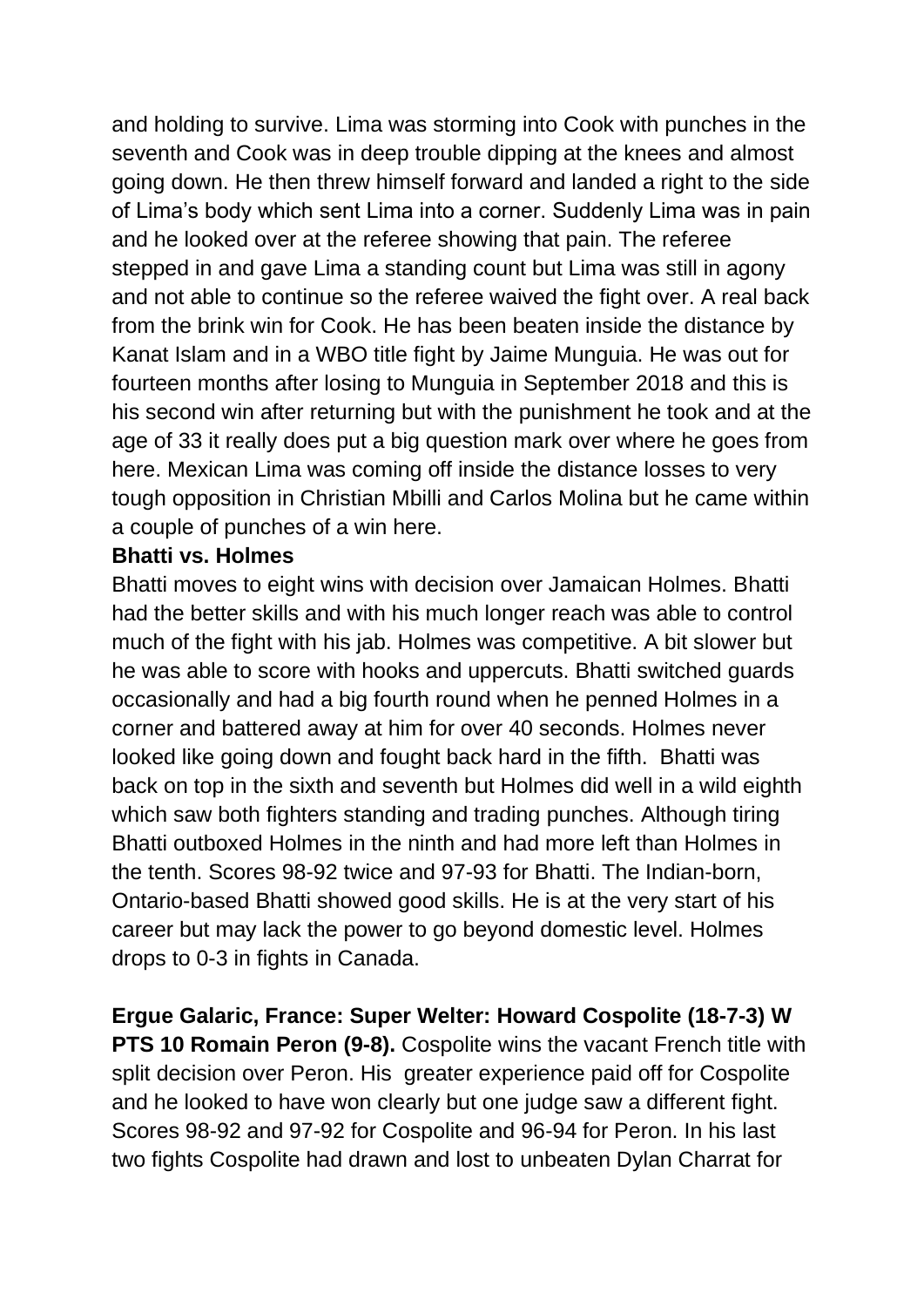the vacant European Union title so he will be hoping to work his way to another shot at the title. Peron had won his last five fights.

**Recklinghausen, Germany: Super Middle: Ibrahim Guemues (19-0) W TKO 8 Cesar Cuenca (48-4).** An aging and largely inactive Cuenca is stopped by unbeaten Guemues. In theory Cuenca was a big step up in quality of opposition for the IBF Mediterranean champion who had scored a good win with a stoppage of Gennady Martirosyan in November. In reality the 39-year-old Cuenca, a former IBF super light champion, was having only his second fight in almost four years and his first for 13 months and was 20lbs heavier than that last fight.

# **London, England: Super Bantam: Brad Foster (12-0-2) W RTD 6 Lucien Reid (8-1-2). Umar Sadiq (10-1) W PTS 10 Kody Davies (10- 1).**

# **Foster vs. Reid**

Foster puts the record straight with victory over Reid. When these two met in September Foster held on to his British and Commonwealth titles thanks to a majority draw with one judge seeing Reid the winner. Foster had taken on board the lessons from that first fight. Reid had proved a clever, slick opponent but this time Foster pressured him hard from the start and broke down the challenger's resistance. Reid had some brief periods of success to ease the pressure but by the sixth he had nothing left and his corner pulled him out of the fight. The 22-year-old Foster was making the third defence of the British title and the second of the Commonwealth title. Reid has a regrouping project ahead of him.

### **Sadiq vs. Davies**

Sadiq wins the British title eliminator with points victory over Davies. The Nigerian-born Sadiq won on scores of 98-92, 97-93 and 96-94 and is now in position to challenge British champion Lerrone Richards the WBO's No 12. Welsh southpaw Davies had done most of his fighting recently at light heavy so might go up again to seek a title fight there.

**Oldham, England: Light Heavy: Mark Heffron (25-1) W TKO 1 Ondrej Budera (12-16-1).** Heffron continues his series of victories over untesting opposition as he wipes out Czech Budera in just 59 seconds.

Heffron landed some head punches and Budera dropped to one knee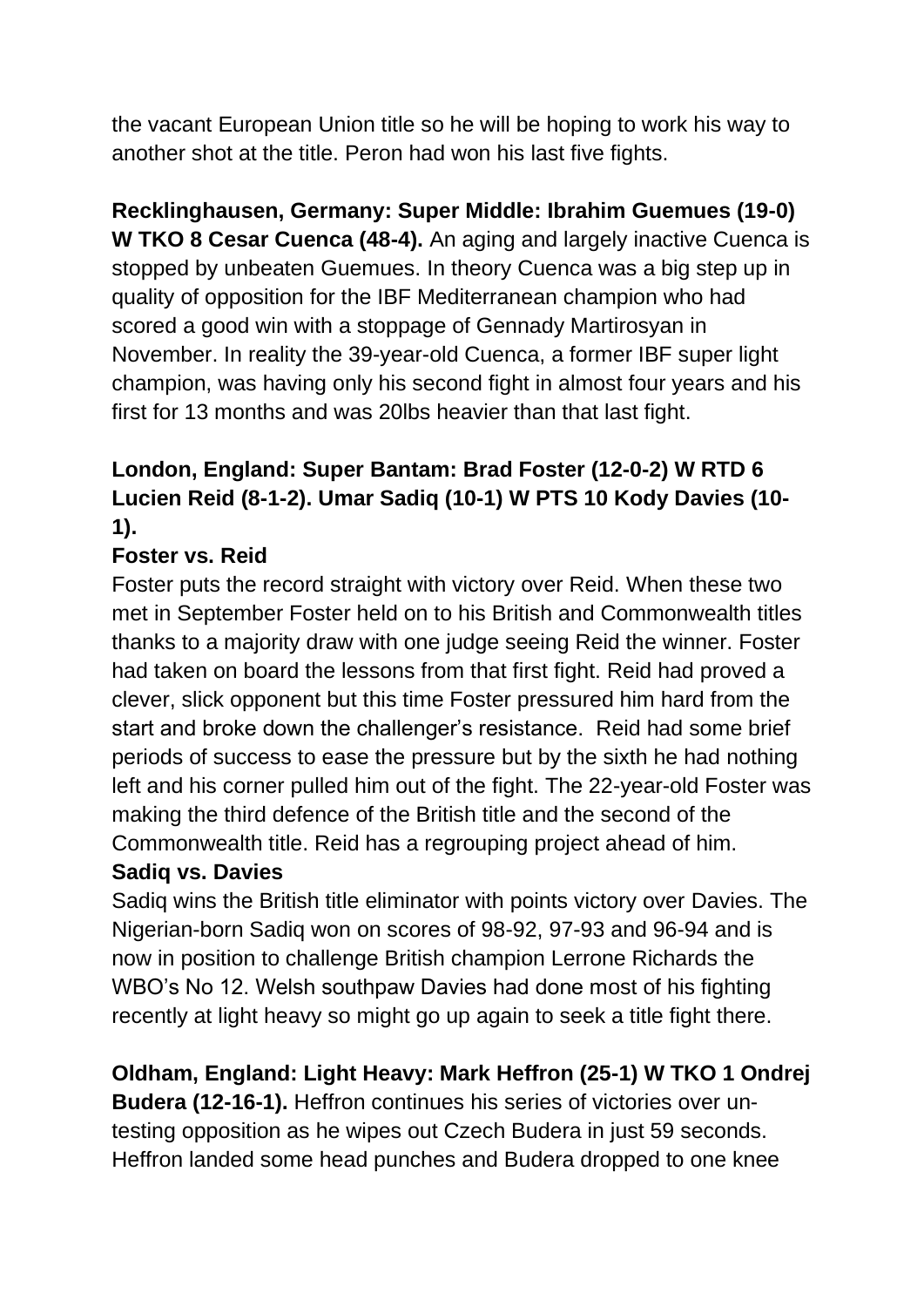with Heffron connecting with a glancing blow when Budera was on one knee. Budera got up but was shaken by another series of punches and put down and out by a thunderous right hook. Four wins for Heffron who was stopped in ten rounds by WBC No 4 rated Liam Williams for the vacant British title in December 2018.Budera is 0-4 in fights in Britain.

# **Monte Hermoso, Argentina: Super Welter: Gerardo Vergara (12-0) W Marcelo Bzowski (11-11-3).** Vergara wins the vacant WBA Fedebol tile with points decision over southpaw Bzowski. A higher work rate and heavier punch saw Vergara through to the victory. Scores 99-91, 98-92 and 97-93 for Vergara. The 26-year-old from Bahia Blanca, the Argentinian No 6, was moving up to ten rounds for the first time and will be hoping to fight for the national title later this year. Bzowski was No 4 in the ranking. He lost twice in South American title fights last year and has suffered a dip in form now being 1-4-1 in his last six outings. **Ghent, Belgium: Welter: Meriton Karaxha (27-5-3) DREW 8 Laszlo Toth (28-5-2). Welter: Giovanni Techel (7-0) W Melvin Wassing (7-4- 4).**

# **Karaxha vs. Toth**

This was a tough fight between two experienced boxers. Neither is top flight but they both fought hard all the way with first one and then the other on top. Karaxha constantly pressed the taller Toth but had to absorb some hard shots from the Hungarian. It could have gone to either boxer but the draw looked the right result. Scores 76-76 twice and 77-75 for local fighter Karaxha. The Albanian-born Karaxha has boosted his record with an unbeaten run of nine wins and two draws. Toth started his career with a 19-0-1 run but then went the money route fighting in the other guys back yard and against tougher opposition for better pay days, He has fought in Ukraine, Spain, Romania, Germany, South Africa, Indonesia and Russia,

# **Techel vs. Wassing**

Belgian hope Techel gets his fourth inside the distance victory with second round kayo of Dutchman Wassing. Steady progress by the 23 year-old. Wassing is now a balanced 3-3-3 in his nine most recent outings.